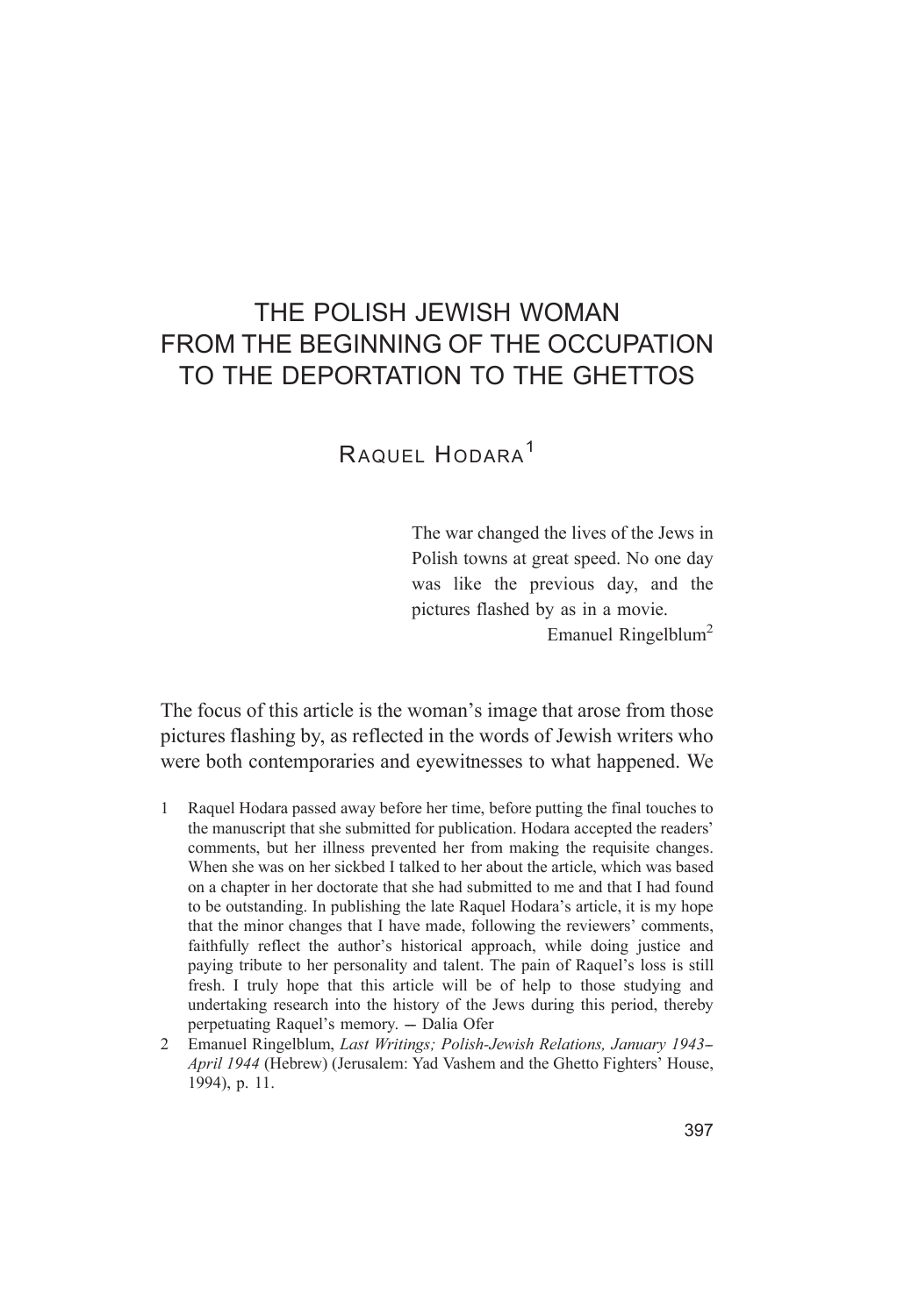will look at how women were affected by the upheavals that took place in the early months of the occupation: follow the deterioration in their living conditions; and examine how they coped with the exceptional challenges with which they were confronted. The article addresses two central issues: (1) the changes that took place in the everyday lives of women and their self-awareness from the beginning of the German occupation until they were enclosed in the ghettos: and (2) the distinctive fate of Jewish women among the occupied civilian female population. Focusing on women should also help expand our knowledge about everyday life during the period in question.<sup>3</sup>

Research about women in the Holocaust, a field that has developed in the last decade or so, poses fundamental questions with respect to the simplistic feminist approach that always sees women's gender as the primary factor in what happens to them. This school of thought also tends to ignore the suffering of men, who are described in all situations as being the lords and masters over women's lives. Undoubtedly, certain aspects of women's hardships and distress, as well as their reactions, were rooted in their gender, but there is no denying that, in this case, it was their Jewishness – not their gender – that determined their special situation. In this respect, there was obviously no difference between Jewish women and Jewish men. Hence what needs to be written is "a dual look back at history" that will identify those aspects specific to each gender while avoiding the drawbacks of an isolationist approach. The purpose of such a gender-based history, as well as of

3 According to Ringelblum, the historian will need to devote a "suitable page" to the Jewish woman in the war, Diary and Notes from the Warsaw Ghetto: September 1939-December 1942 (Hebrew), Yisrael Gutman, Josef Kermisz and Israel Shacham, eds. (Jerusalem: Yad Vashem and the Ghetto Fighters' House, 1993), pp. 380–381. In my present research I hope to make a modest contribution to the subject in question. Due to space constraints, I will not discuss women's public activities during this period. Nor will I address a number of issues relating to the functioning of the family, such as the prohibition on using the ritual baths, the increased numbers of weddings that took place during the period in question, and so on.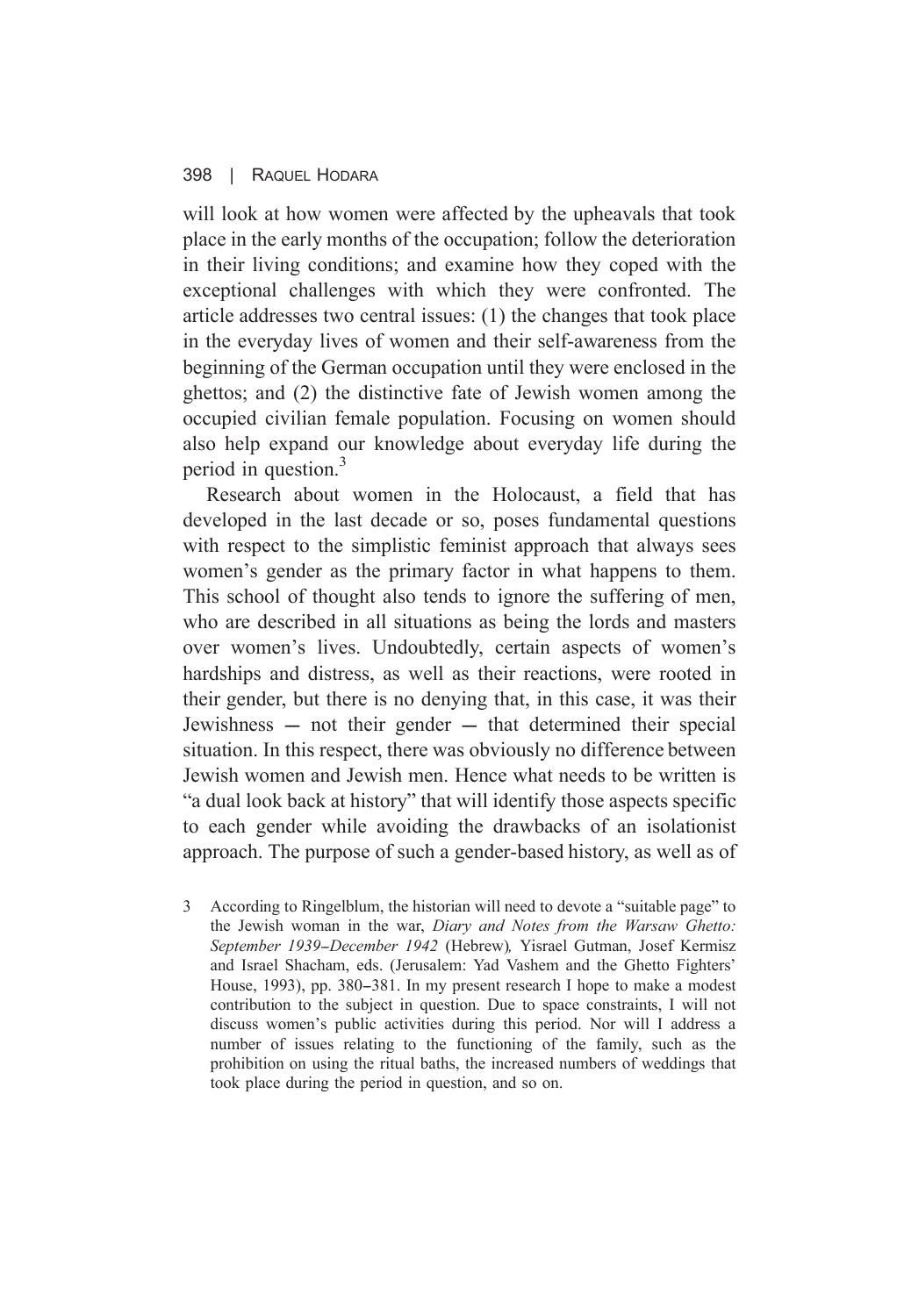this article, is to describe what may be defined as the female and individual, in an attempt to reach "the human through the feminine $^{3,4}$ 

As, however, in other areas of history, we have very few sources that were written by women, in order to unearth traces of women's experiences, we must refer primarily to material written by men. In most cases such traces are few and far between, or must be pieced together by reading between the lines. Generally, the material quoted here is based on diaries written at the time that the events recorded were taking place, as well as on the documentary efforts undertaken in the various ghettos. In order to open up and shed light on the subject. I have examined accounts and memoirs, most of which were written by women.

The German army's invasion wreaked total upheaval in all aspects of life in Poland. The massive bombardments left untold numbers of people homeless, in addition to the vast numbers of refugees who fled from the invaders. Epidemics were rampant; basic commodities were scarce; and essential services were severely curtailed. People were forced to wait in line for hours for water, coal, and food  $-$  and then frequently leaving emptyhanded. As Chaim Kaplan wrote on September 26, 1939: "We lack all the necessities of life."<sup>5</sup> He goes on to relate how, as soon as the curfew was over, at 5 A.M., the streets were filled with people

> rushing off to stand in line in order to get a loaf of bread after standing for six or seven hours; others are rushing to get water from the few artesian wells, with thousands of people standing

- 4 Billie Melman, "The Angel of History Has a Sex: History of Women, History and Politics 1880–1993" (Hebrew), Zmanim (Winter 1993), pp. 19–33, especially p. 30. I thank Amia Lieblich for the expression "the human through the feminine."
- $5<sup>-1</sup>$ Chaim Aharon Kaplan, Scroll of Agony: The Warsaw Diary of Chaim A. Kaplan (New York: Collier-Macmillan, 1973, c1965), p. 39. Editor's note: Where possible, citations from Kaplan's diary will be from this somewhat abridged English edition. Where the citation exists only in the Hebrew edition. published under the same title (Jerusalem and Tel Aviv: Yad Vashem and Am Oved, 1965), the reference will indicate this.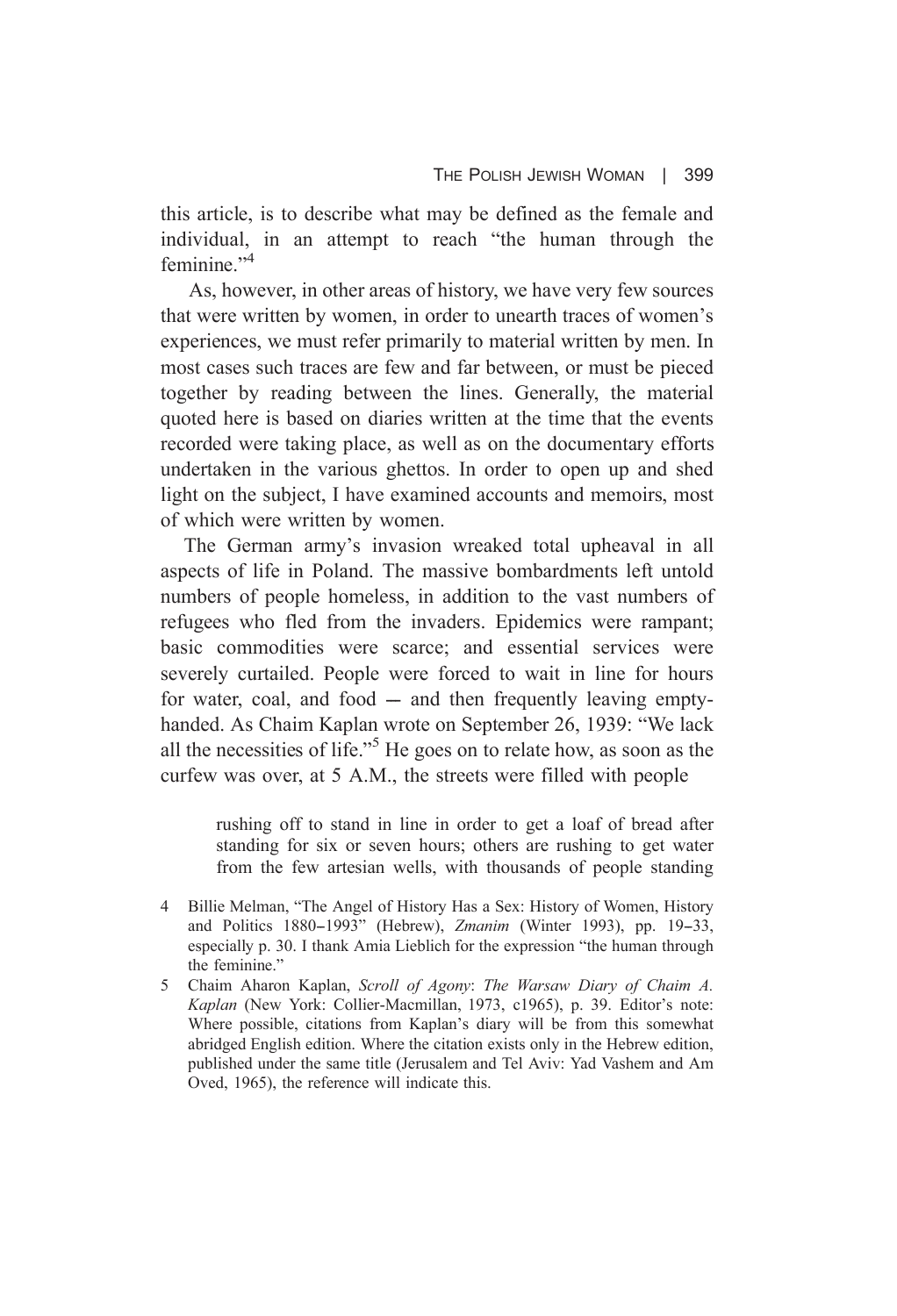around them for hours on end in order to get a few drops of water for drinking and cooking ... The streets are bustling. People are hurrying to get bread; rushing to get water; dashing off to sort something out for the things that they have rescued from a fire. An endless rushing, rushing.<sup>6</sup>

As soon as they entered Poland, the Einsatzgruppen that accompanied the invading army immediately unleashed brutal operations against the civilian population. The acts of murder, looting, and abduction for forced labor were unprecedented. In the midst of all of this, however, the 2,225,000 Jews who were trapped in those parts of Poland that were under German control as a result of the agreement with the Soviet Union suffered particularly grievously.<sup>7</sup> The indignities to which they were victim were on a particularly large scale; they were more exposed to abduction for forced labor and looting of their apartments and stores; and the numbers of Jews murdered was higher than the average. They were

- Kaplan, *Scroll of Agony* (Hebrew), p. 39. On all the facts referred to above, see 6 pp. 97-98, 100-101, 105-106; Yisrael Gutman, The Jews of Warsaw 1939-1943: Ghetto-Underground-Revolt (Bloomington: Indiana University Press, 1982), pp. 4, 7. Ringelblum, Writings, p. 159; Adolf Berman, The Place Where My Fate Was Sealed - With the Jews of Warsaw 1939-1942 (Hebrew) (Tel Aviv: Ghetto Fighters' House and Ha-Kibbutz Ha-Meuhad, 1978), p. 102; Leni Yahil, The Holocaust: The Fate of European Jewry, 1932-1945 (Hebrew) (Jerusalem and Tel Aviv: Yad Vashem and Schocken, 1987), pp. 219-220; The Book of Atrocities (Hebrew), Binyamin Mintz and Israel Klausner, eds. (Jerusalem: Reuben Mass, 1945), pp. 36, 40, 44; Drora Eisner, Rolling Through the Tunnels of Slavery (Hebrew) (Jerusalem: Reuben Mass, 1983), pp. 17-18; Adam Czerniakow, The Warsaw Diary of Adam Czerniakow, Raul Hilberg, Josef Kermisz and Stanislaw Staron, eds. (New York: Stein and Day, 1979), pp. 76-78; The Diary of Dawid Sierakowiak: Five Notebooks from the Lodz Ghetto, Alan Adelson, ed. (Oxford, New York: Oxford University Press, 1996). p. 73; Rachel Auerbach, Warsaw Testaments (Yiddish) (Tel Aviv: Israel-Bukh, 1974), p. 49; Chaim Shashkes, *Pages from a Diary* (Yiddish) (New York: Glantz, 1943), p. 11.
- 7 Yisrael Gutman, "The Jews of Poland During the Holocaust," Israel Bartal and Israel Gutman, eds., Existence and Crisis - The History of the Jews of Poland (Hebrew) (Jerusalem: Zalman Shazar Center, 1997), pp. 454-455. The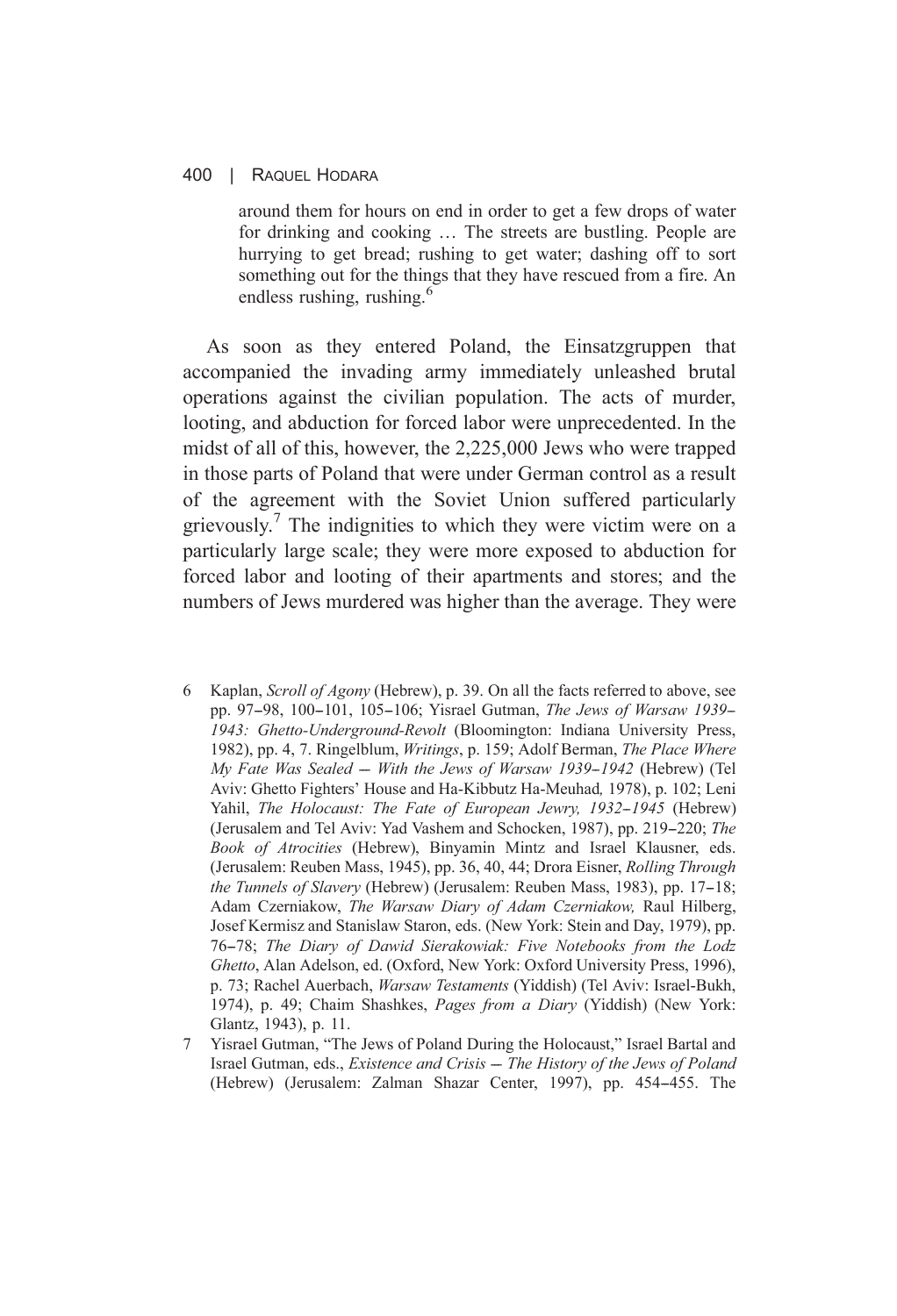also attacked as they lined up for vital necessities and forced to leave the line.<sup>8</sup>

After a short period  $-$  the precise timing varied by area  $-$  orders were given to mark Jewish businesses, and individuals were forced to wear a mark indicating their Jewishness. Forced labor became an obligation, mainly for men, and was viewed at the time as "the most terrible of the disasters visited by the Nazis on Polish Jewry." In addition to the countless restrictions imposed on them, from February 1940 onward, the Jews suffered discrimination in both the quantity and quality of their food rations. In all districts they were stripped of their assets and jobs and deprived of entitlement to any support by Polish institutions.<sup>9</sup>

exceptional nature of these acts is identified not only in sources written by the victims-Jews and non-Jews alike-but also as a result of the reservations expressed by army commanders; Karl Dietrich Bracher, The German Dictatorship: The Origins, Structure and Effects of National Socialism (New York: Praeger, 1970), pp. 414–415, as well as Avihu Ronen, The Jews of Zaglębie During the Holocaust, 1939-1943 (Hebrew), Ph.D. dissertation, Tel Aviv University, 1989, pp. 32–33; which makes it clear that, despite these protests, there is a great amount of evidence that soldiers also played an active role in the pogroms. Yisrael Gutman and Shmuel Krakowski, Unequal Victims: Poles and Jews During World War II (New York: Holocaust Library, 1986), pp. 27-30.

- 8 Inter alia Kaplan, Scroll of Agony, pp. 43–44; Zygielbojm Bukh (Yiddish), J.S. Hertz, ed. (New York: Unser Tsayt, 1947), pp. 116–117; Ringelblum, Writings, p. 196; Gutman, *The Jews of Warsaw*, pp. 8–9; Sierakowiak, *Diary*, p. 39; Riva Chirurg (Zitrin), Here They Come (Hebrew) (Tel Aviv: Milo, 1998), p. 31. Chirurg notes that, in these instances, the main people to suffer were bearded Jews.
- See the observations by a woman refugee who testified in Tel Aviv at the end of  $Q$ February 1940, Mintz and Klausner, *Book of Atrocities*, p. 38; and inter alia also Czerniakow, Diary, p. 107; Isaiah Trunk, Ghetto Lodz: A Historical and Sociological Study (Yiddish) (New York: Yad Vashem and YIVO, 1962), p. 32: Yael Peled (Margolin), Jewish Krakow 1939–1943: Steadfastness, Underground, Struggle (Hebrew) (Tel Aviv: Ghetto Fighters' House and Ha-Kibbutz Ha-Meuhad, 1993), p. 47; Kaplan, Scroll of Agony (Hebrew), p. 192; Ringelblum, *Diary and Notes*, p. 83; Gutman, *The Jews of Warsaw*, p. 26; Mintz and Klausner, Book of Atrocities, p. 36; Berman, The Place Where My Fate Was Sealed, p. 57; hospitals, old-age homes, and orphanages were also banned from providing assistance to Jews, Zygielbojm Bukh, pp. 117–119.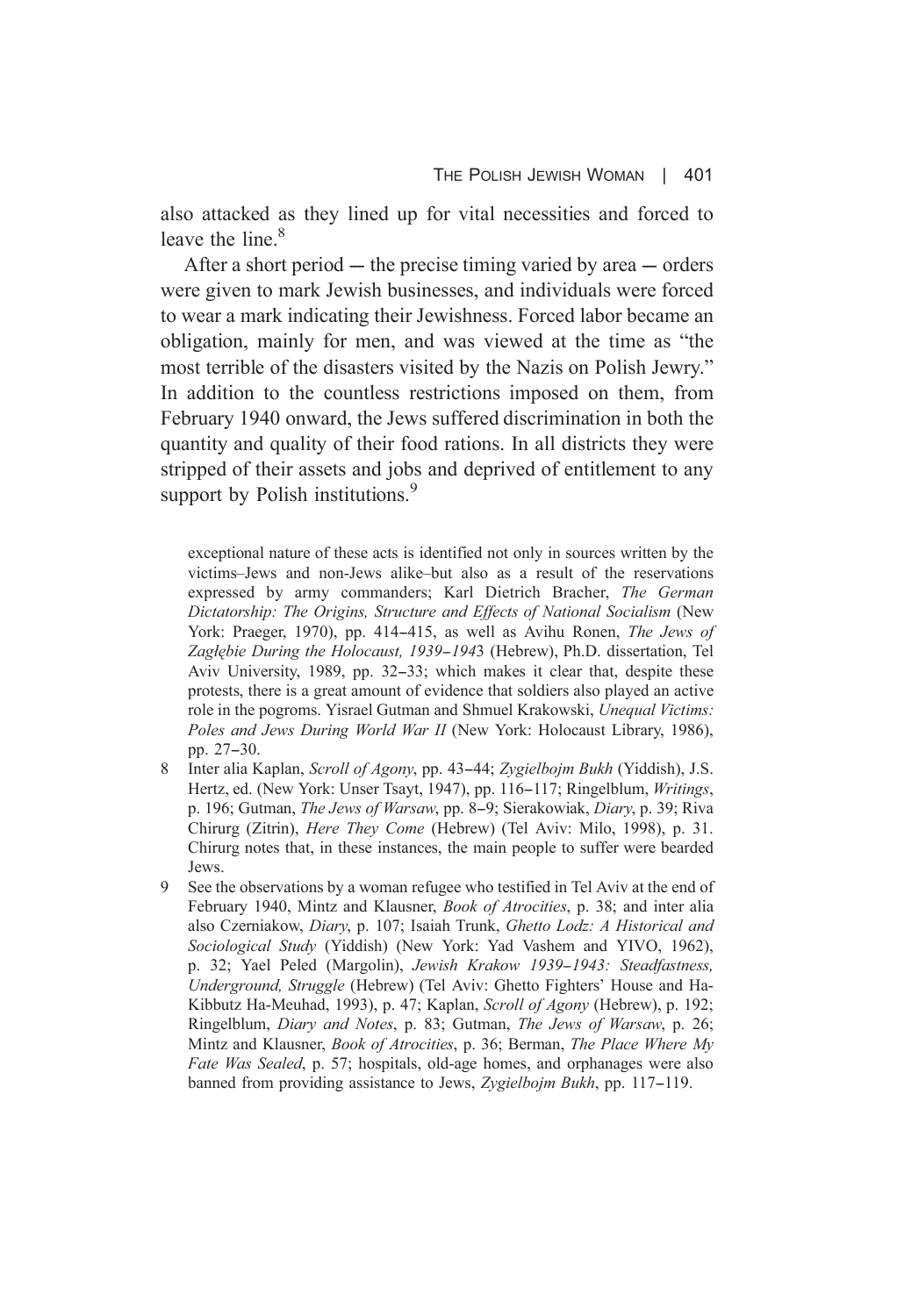In May 1940, a woman refugee who appeared before the Jewish Agency's Rescue Committee said:

> The worst evil is not the sign of shame; the worst evil is that the Jews have been robbed of any possibility of doing anything whatsoever. The Jews have been excluded from the framework for life. Jews are not allowed to engage in commerce, crafts, work in industry and the liberal professions. The Jews are prohibited from enjoying any public support money and allocation of funds.<sup>10</sup>

# THE FLIGHT FROM POLAND AND ITS IMPACT ON THE SITUATION OF WOMEN

A gender-based analysis of the Jews' situation shows a manifest shift in the normal numerical equilibrium between the sexes. "A marked change in the structure of the Jewish population" took place in the overwhelming majority of locations.<sup>11</sup> A number of factors contributed to the marked reduction in the numbers of men: out of the 90,000 or so Jews from Poland's western and central districts who enlisted in the Polish army at the outbreak of war, many died in battle or were captured in September;<sup>12</sup> others disappeared during the German invasion; they were either abducted for forced labor, arrested, or murdered. Undoubtedly, however, the most decisive factor was the high proportion of men who fled to the East.

The flight began with the outbreak of war, even before people experienced any actual encounter with the invader. The number of Jews who escaped from the borders of the *Generalgouvernement* is commonly estimated at some  $300,000 -$  the vast majority of them

- 11 Gutman, *The Jews of Warsaw*, pp. 34–35. On a similar demographic change that took place in Germany from 1933 onward, see Marion Kaplan, "Keeping Calm and Weathering the Storm: Jewish Women's Responses to Daily Life in Nazi Germany 1933–1939." Dalia Ofer and Lenore Weitzman, eds., Women in the Holocaust (New Haven, London: Yale University Press, 1998), pp. 50–51.
- 12 Gutman, "The Jews of Poland During the Holocaust," p. 454.

<sup>10</sup> Mintz and Klausner, *Book of Atrocities*. On revoking entitlement to pensions and comments by Starzyński, see ibid., pp. 35–36, testimony of July 1940. See also Ringelblum, *Diary and Notes*, p. 34; Peled, *Krakow*, p. 54.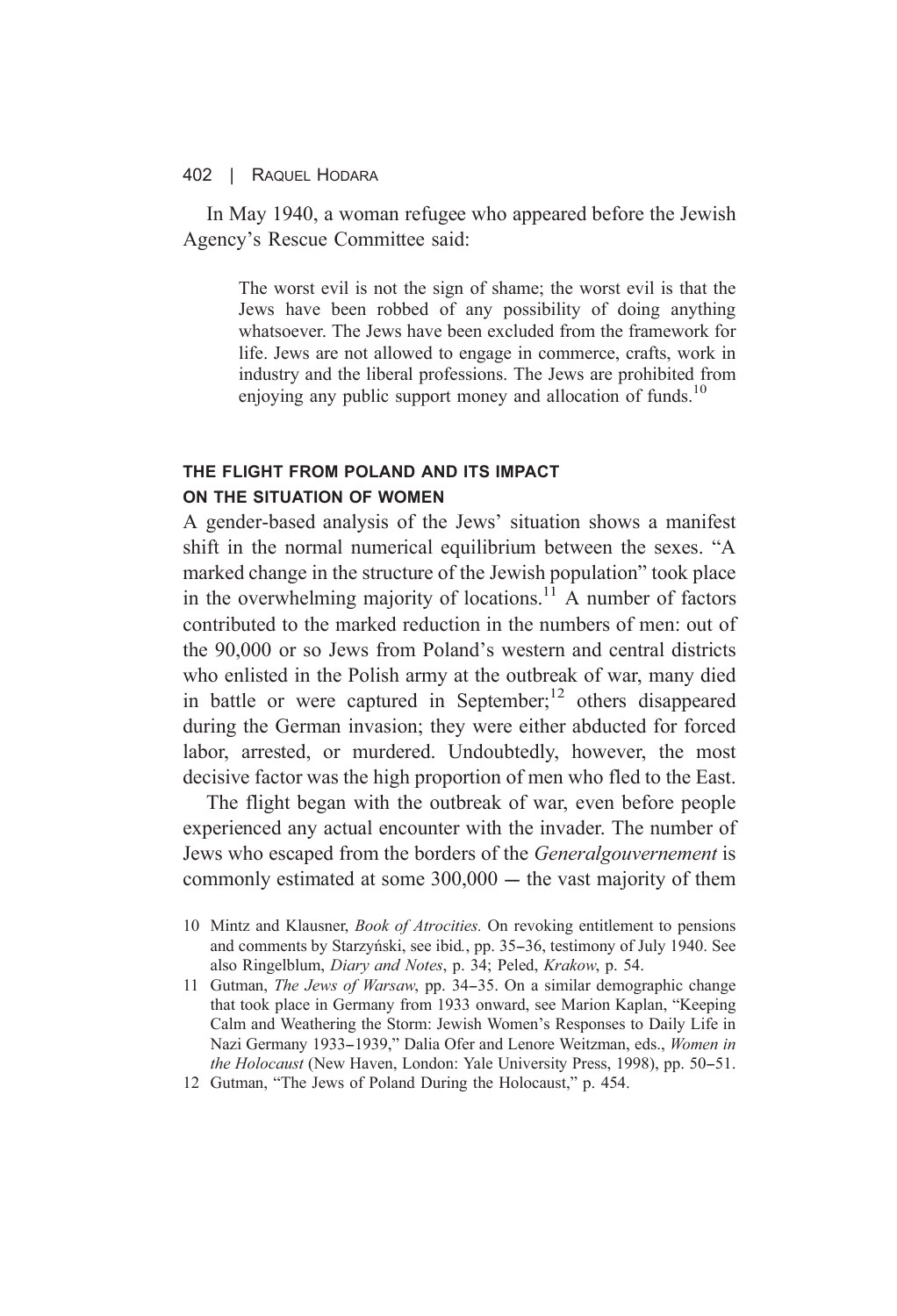men.<sup>13</sup> This phenomenon of the disappearing male population was so striking that it gave rise to new expressions: somebody who left in September following the call to arms issued by the chief of the General Staff was described as "*awek als man*" ("went as a man"), while somebody who went over to the Soviet side during the 1939– 1940 winter was said to have gone "awek als Yid" ("went as a Jew").<sup>14</sup> With the imposition of the labor requirement, this tendency increased.

Between December 5 and 8, 1939, Emanuel Ringelblum made the following observations in his diary: "More than half of the men have fled Sosnowiec. The women and children are left behind. A major problem for the entire country  $-$  the flight of the dynamic. working stratum."<sup>15</sup>

Two years later, the "Oneg Shabbat" instructions to Cecilia Slepak for research about "the Jewish woman in Warsaw in September 1939 and up to the end of 1941," included the following

- 13 On an estimate of the numbers who fled, see ibid., p. 455; for estimates varying between 300,000 and 400,000, see Sarah Bender, In the Face of Death Waiting to Pounce: The Jews of Bialystok During the Second World War (Hebrew) (Tel Aviv: Am Oved, 1997), p. 67. There are many histories of flight in various locations-on Lodz: Michal Unger, Inside the Lodz Ghetto 1940-1944 (Hebrew), doctoral dissertation, Hebrew University of Jerusalem, 1997, p. 65: Gutman, *The Jews of Warsaw*, p. 34: Alan Adelson and Robert Lapides, eds., Lodz Ghetto: Inside a Community Under Siege (New York: Viking, 1989), pp. 34–53; on Krakow: Peled, Krakow, p. 37; on Lublin: David Zakalich, Struggle (Tel Aviv: Peretz Bibliothek, 1958), pp. 64-65; and many others. On the relatively small numbers of women who fled: Yisrael Tabaksblatt, The Destruction of Lodz (Yiddish) (Buenos Aires: Central Association of Polish Jews in Argentina, 1946), p. 16; Shlomo Frank, Diary of the Lodz Ghetto (Yiddish) (Tel Aviv: Menora, 1958 [2<sup>nd</sup> edition]), p. 106. Also see Herman Kruk, The Last Days of the Jerusalem of Lithuania: Chronicles from the Vilna Ghetto and the Camps, 1939–1944, Benjamin Harshav, ed. (New Haven and London: Yale University Press, 2002), pp. 80–81, who describes how he fled Warsaw for Vilna; Tikva Fatal-Knaani, The Jewish Community of Grodno and Vicinity During the Second World War and the Holocaust, 1939–1944 (Hebrew), Ph.D. dissertation, Hebrew University of Jerusalem, 1995, p. 85, and many others.
- 14 Rachel Auerbach, Testaments, p. 339 and n. 3.
- 15 Ringelblum, Diary and Notes, p. 15.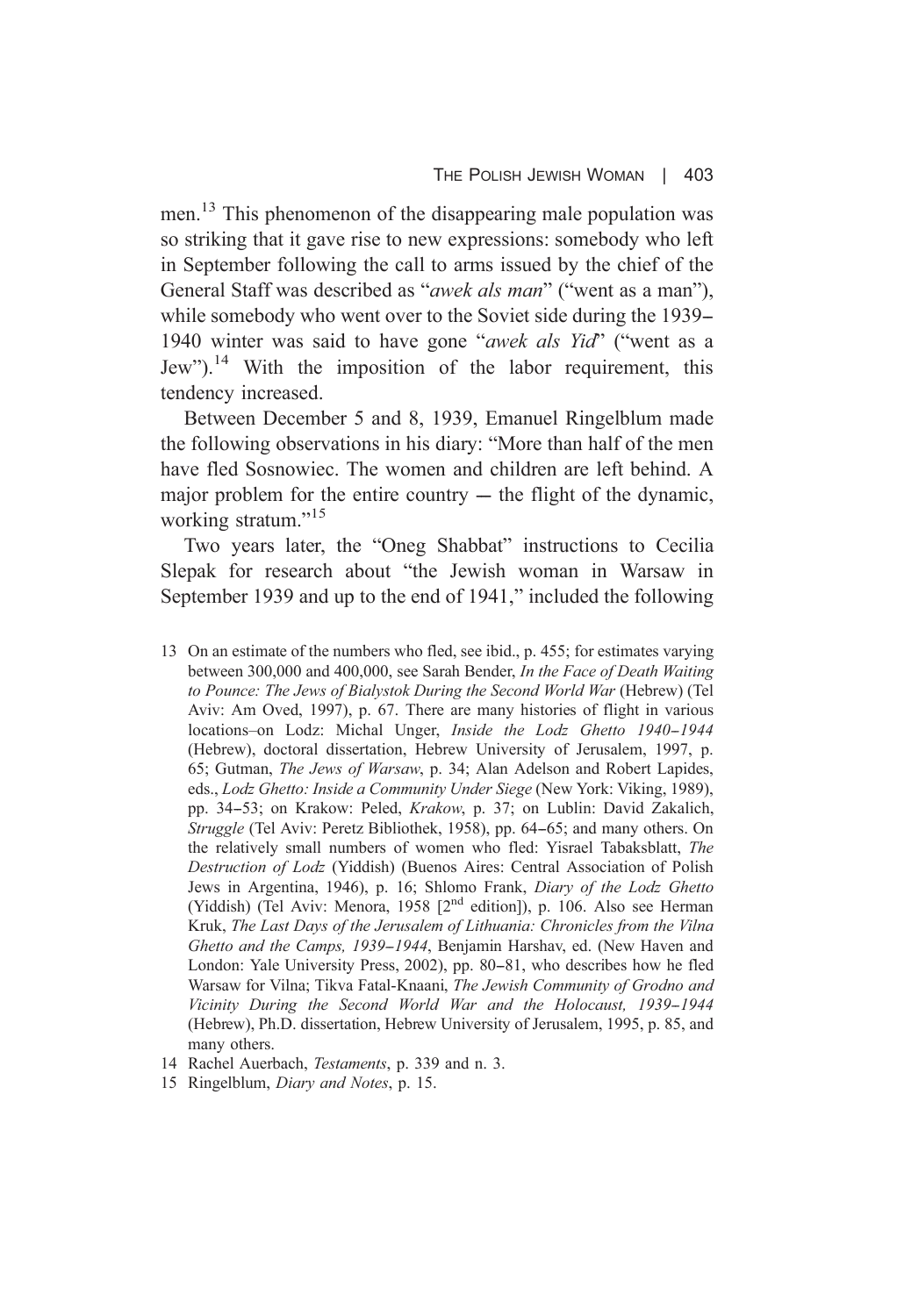sections: "How did those women (in the earliest days of the war) in all areas who remained with their husbands and those who remained alone but with children, manage to survive," and "[the Jewish woman) as a smuggler of money, watches, goods, letters, the women who themselves smuggled to their husbands or who sent them letters, money, items via smugglers."<sup>16</sup>

Apparently the majority of women and children stayed in their places of residence. This was mainly because they thought that they would be safe from harassment  $-$  a belief that was based on standard practice in earlier times and on the personal experience of many people during World War I. "In their innocence they believed that old people, women and children would not be harmed, and therefore the family remained in town."<sup>17</sup> This statement, referring to Lodz, expresses the thinking of the Jews throughout Poland.

In this spirit Calel Perechodnik from Otwock writes: "Nobody imagined that women and children were in danger ..."<sup>18</sup> Rachel

- 16 Yad Vashem Archives (YVA), M.10.AR.1/128. This research was to be part of a "two and a half year" program "intended to review the life of the Jews in Warsaw over two and a half years of the war" (Ringelblum, *Writings*, p. 6). Cecilia Slepak, who was a journalist and an intellectual, translated into Polish Simon Dubnow's A Short History of the Jewish People. According to Ringelblum (Last Writings, p. 122), she was deported in the first roundup, which began on July 22, 1942, and was murdered in Treblinka, but, according to an editorial note, she died when the Trawniki camp was liquidated in 1943, ibid., p. 122, n. 10; and also Auerbach, Testaments, pp. 53-60. See also Dalia Ofer, "Gender Issues in Diaries and Testimonies of the Ghettos," Ofer and Weitzman, eds., Women in the Holocaust, pp. 143-168. The Ringelblum Archives include sixteen interviews carried out by Slepak (hereafter Slepak, Interviews). I would like to thank Prof. Dalia Ofer for providing me with a translation of the interviews. See also Dalia Ofer, "Her View Through My Lens: Cecilia Slepak Studies Women in the Warsaw Ghetto." http:// www3.sympatico.ca/mighty1/essays/slepak.htm (originally published in Hebrew in *Yalkut Moreshet*, 75 (April 2003), pp. 111–130.
- 17 Unger, Lodz Ghetto, p. 65.
- 18 Calek Perechodnik, The Sad Task of Documentation: Diary of a Hideout (Hebrew) (Jerusalem: Keter, 1993), p. 24. An edited and sanitized edition appeared in English: Calel Perechodnik, Am I a Murderer? Testament of a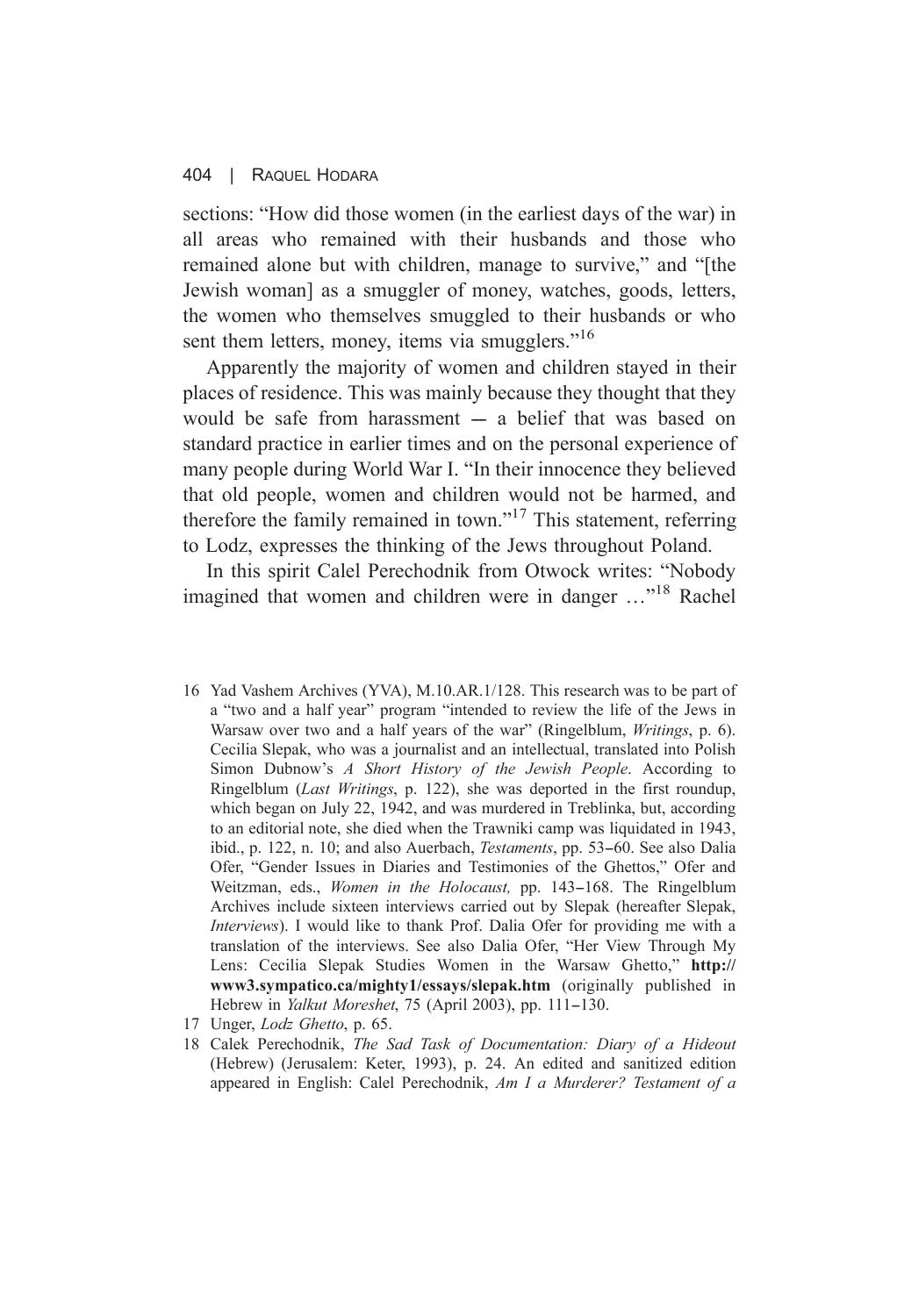Auerbach relates that, on the night of September 5–6, 1939, she learned that fifteen places would be allocated to Jewish journalists on a train that was about to leave Warsaw. She decided to escape together with all the others, but "they turned a deaf ear. A committee member dismissed me with the sentence: 'Women aren't in danger. If only they could take those at greatest risk."<sup>19</sup>

Similarly, attempts to hide the men while the women stood by the entrance doors, ready to provide "warnings" if German soldiers approached, indicate that they believed men to be in far greater danger than women. $20$ 

The women also remained because there were insufficient financial resources for the entire family to set out.<sup>21</sup> as well as out of fear that their home would be taken over by strangers if it remained unattended. Another factor was the difficulty of wrenching themselves away from their relatives, especially aged parents.<sup>22</sup> One of the reasons for this state of affairs was the impact of previous patterns, such as men who left their homes for extended

Jewish Ghetto Policeman (Boulder: Westview, 1996); as well as Ruth Kornblum-Rosenberg, Oath - Memoirs 1938-1945 (Hebrew) (Tel Aviv: Moreshet and Sifriat Poalim, 1986), p. 12; and also Peled, Krakow, p. 37; Gutman. The Jews of Warsaw, p. 4. On similar positions among German Jews. see Kaplan. "Jewish Women's Responses." pp. 49–50.

- 19 Auerbach, Testaments, pp. 30.
- 20 Testimony by Feiwel Szlomowicz, YVA, O.3/7007; and also Eisner, Rolling Through the Tunnels of Slavery, pp. 18-19.
- 21 Kaplan, Scroll of Agony, p. 26; this state of affairs appears in many sources; see, for example: Sarah Selver-Urbach, Through the Window of My Home (Jerusalem: Yad Vashem, 1964), p. 33; Yaacov Mirenberg, "The History of the Lodz Ghetto" (Yiddish), In the Years of Jewish Destruction - The Voice of the Underground Bund (New York: Unser Tsayt, 1948), p. 215; and also Peled, Krakow, p. 37.
- 22 Testimonies of Survival: Personal Testimonies from 96 members of Kibbutz Lohamei HaGetaot (Hebrew), interviewed and edited by Zvika Dror (Tel Aviv: Ghetto Fighters' House and Ha-Kibbutz Ha-Meuhad, 1984), vol. I, p. 72; although both the father and the mother should have staved in order to look after the home, in our context what is important is the argument. See Chirurg, Here They Come, p. 35; cf. Kaplan, "Jewish Women's Responses," pp. 49–50.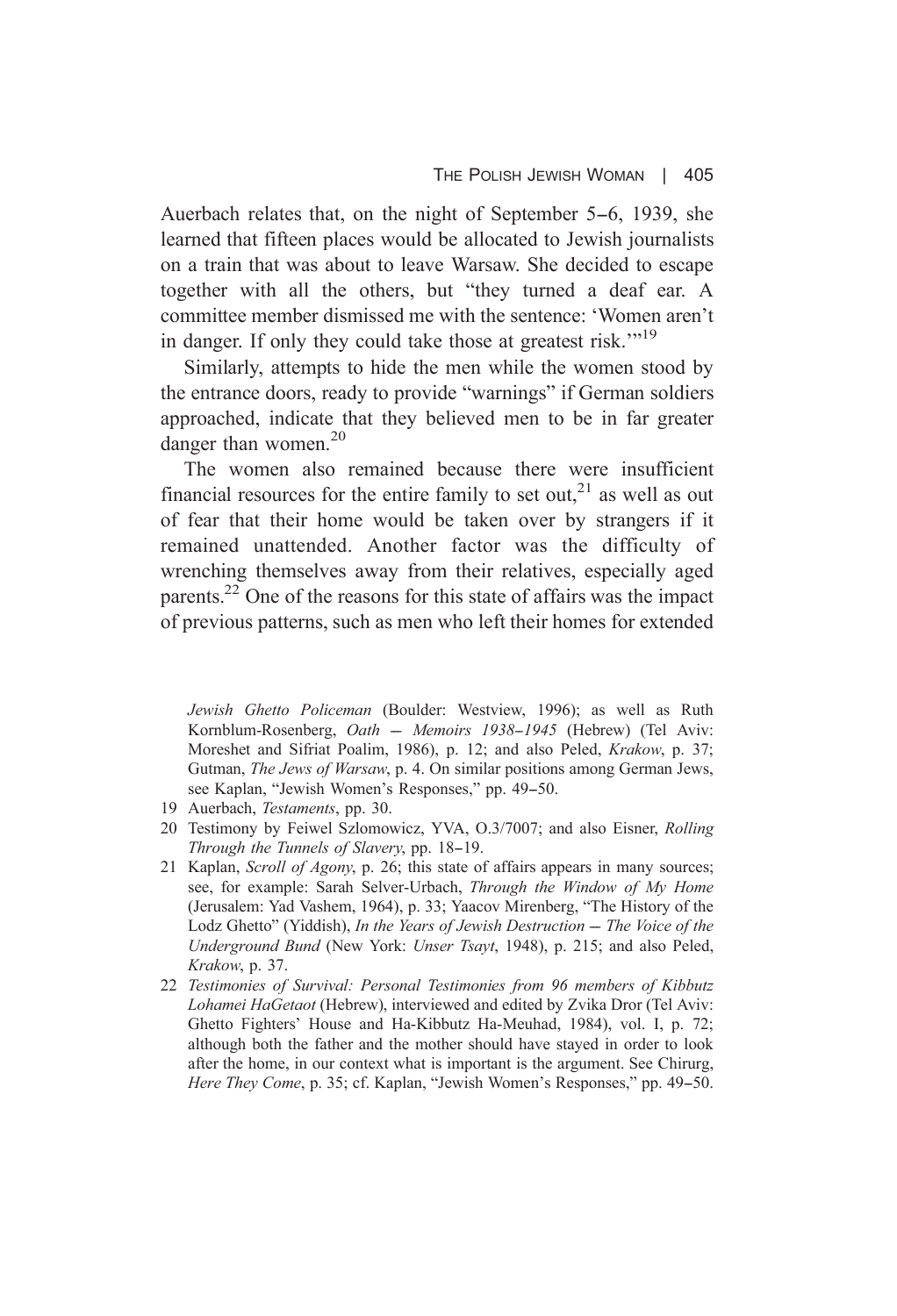periods in order to study at *yeshivah*,<sup>23</sup> Hasidim who went off for lengthy visits to rabbinical courts.<sup>24</sup> as well as men who emigrated on their own even if they were married.<sup>25</sup>

Some women encouraged their husbands to try to save themselves by fleeing. Many said to their husbands and sons, for example, "You go, you're in danger, it'll blow over, the war will come to an end, you'll come back and everything will be all right. What will they do to me, a woman with two little children, will they do anything to me?"<sup>26</sup> Others begged their menfolk not to leave them alone during those terribly difficult times.

Leib Reiser, a Jew who fled Grodno after weighing things up and reaching the conclusion that he had no chance whatsoever of escaping with his five-year-old daughter, relates with a dreadful feeling of guilt how he wavered between his moral obligation and his love for his wife and daughter and his "bestial" survival instinct. The instinct to survive eventually won out, and he informed his wife "briefly and cruelly" that he had to escape. He describes the

- 23 Emanuel Etkes, "Family and Torah Study Among Students in Lithuania" (Hebrew), *Tsion*, 51 (1986), pp. 97–99, 194. Etkes notes that, in "student society," this pattern was extremely common and was presented as a natural step. However, he makes a point of stating that those involved were an elite that constituted a very thin stratum of the Jewish community.
- 24 Mark Zborowski and Elizabeth Herzog, Life is With People: The Culture of the Shtetl (New York: Schocken, 1969), pp. 170–171. The book was first published in 1952, and I have not found any more recent studies. There is an extremely brief reference in David Bial, "The Desire for Asceticism in the Hasidic Movement" (Hebrew), Eros, Betrothal and Prohibitions, Israel Bartal and Yeshayahu Gafni, eds. (Jerusalem: Zalman Shazar Center for Jewish History, 1989), pp. 219-220.
- 25 Bernard Weinryb, "Polish Jews Heading Outside Poland" (Hebrew), Bartal and Gutman, *Existence and Crisis*, pp. 369–398 (especially p. 385). Ouite a few families left "in stages": the father left first and was later joined by the other family members. See Haim Ayni, Spain, the Jews and Franco (Philadelphia: Jewish Publication Society of America, 1982), pp. 76–77; Sharon Kangisser Cohen, The Experience of the Jewish family in the Nazi Ghetto  $-$  Kovno: A Case Study, M.A. Thesis, Hebrew University, 1997, p. 41.
- 26 Testimony by Feiwel Szlomowicz, YVA, O.3/7007; see also Ruth Altbeker Cyprys, A Jump for Life: A Survivor's Journal from Nazi-Occupied Poland (New York: Continuum, 1997), p. 41.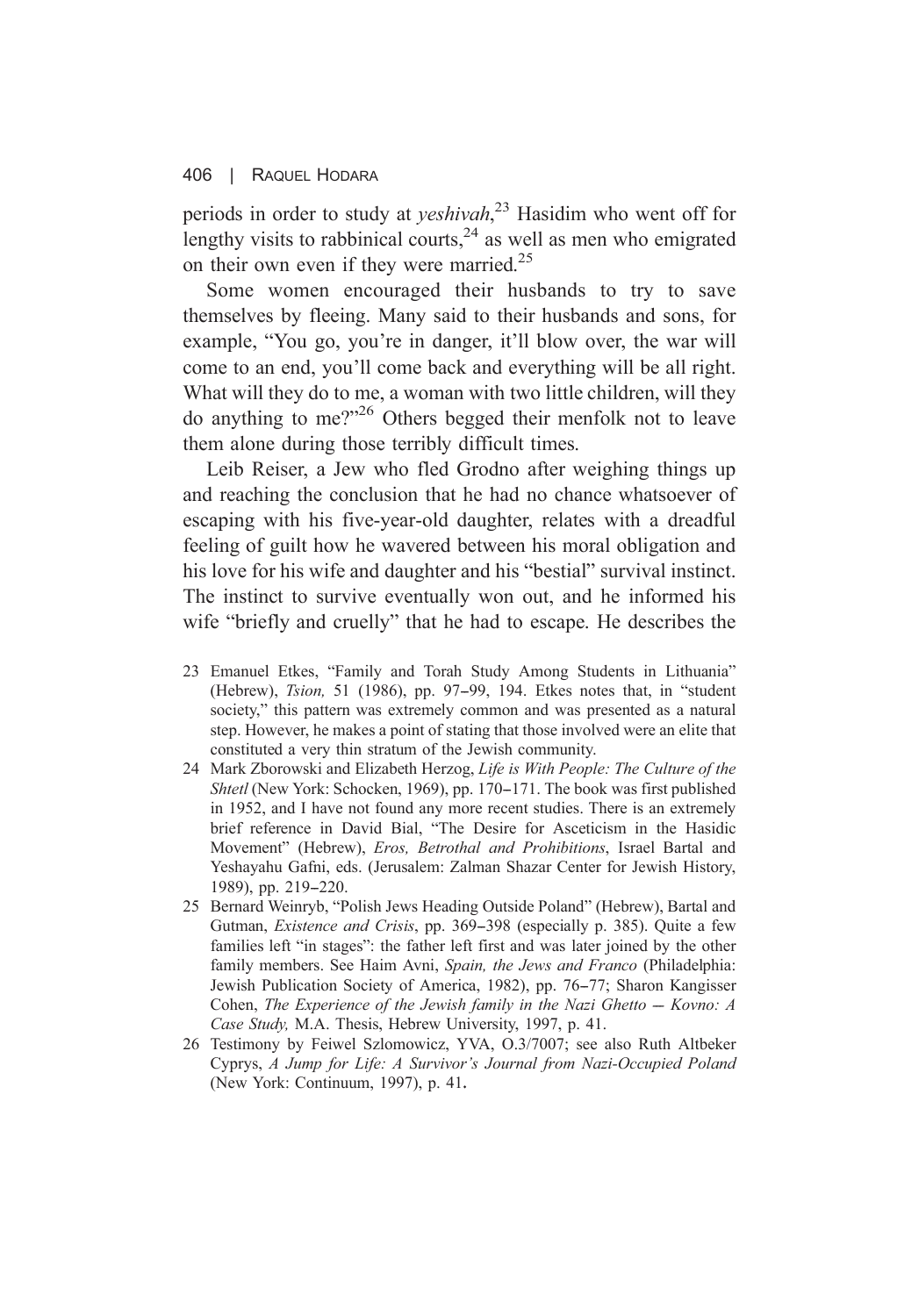conversation they had at that point: "No, don't run away, we'll stay together' – she sobbed – 'whatever happens to everybody will happen to us." And when he tried to explain to her that he had no choice and every minute counts, she asked, "And what will become of us? To whom are you abandoning us? Will I see you again?"27

There were women who viewed the departure of their husbands. sons or brothers as a contemptible, selfish act.<sup>28</sup> There were also women who tried to join their husbands some time later, but a few of them at least were arrested or forced to retrace their steps because of the tremendous difficulties that prevented them from crossing the border. Others decided to go back out of loyalty to their kith and  $\mathrm{kin}^{29}$ 

The relatives of those who fled experienced great confusion, anxiety, and fear, as graphically described by a number of writers. Shlomo Frank, for example, referring to the flight from Lodz of "tens of thousands of people, the vast majority of them men," recorded in his diary that "they left their wives and children, their elderly fathers and mothers, to the grace of God."<sup>30</sup> Some describe the special difficulties of those women who gave birth on their  $\alpha$ wn  $31$ 

- 27 Memoirs of Leib Reiser, YVA, O.33/296 (manuscript reference; typescript reference O.33/254). Although the Germans did not reach Grodno until June 1941, it must be assumed that similar conversations also took place in the areas and periods referred to in this article.
- 28 Rivka Grzebin, "Last letters" (Hebrew), Yalkut Moreshet, 8 (March 1968), pp.  $19-41$ , especially p. 20.
- 29 For example, Mrs. C. in Slepak, *Interviews*, p. 16, and Kruk, *Last Days*, pp. 80-81; Cyprys, Survivor's Journal, pp. 19-20.
- 30 Frank, *Diary*, p. 106; also Szlomowicz's statement: "We departed, leaving our families behind, that's strange too."; O.3/7007.
- 31 Ringelblum, *Diary and Notes*, p. 10: memoirs of Guta Sienawlaga, O.33/1523-1524, p. 24. These memoirs, which the author began to record in Poland in March 1944, are especially fascinating with respect to all the material relating to the subject matter of this article. Sienawlaga recounts how she led her sisterin-law, who was due to give birth, from one hospital to another in the ruins of Warsaw; see also Cyprys, Survivor's Journal, p. 28, describing her return home during pogroms after a difficult birth, and noting that she had nobody whom she could consult about what to call her daughter.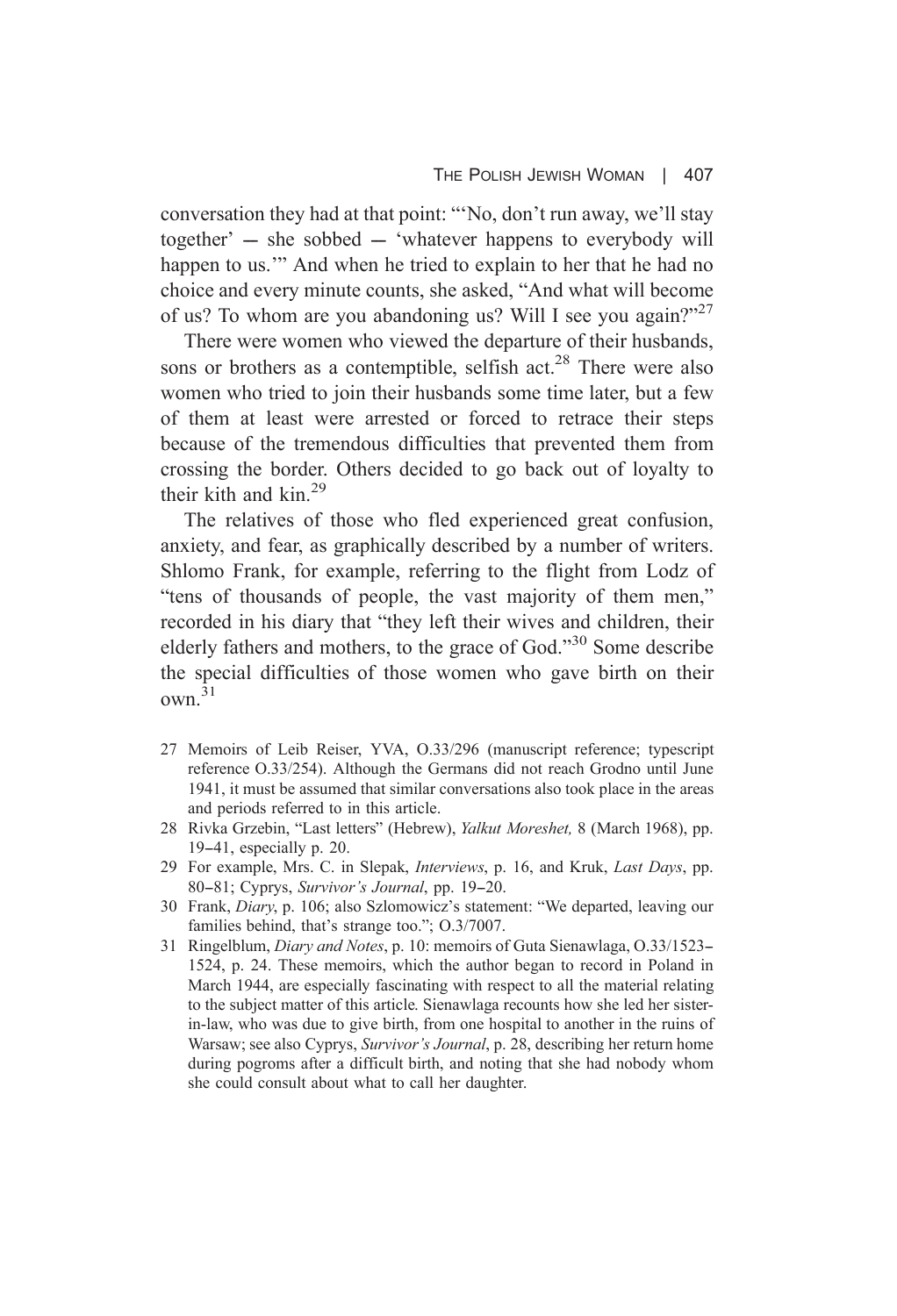# THE AUTHORITIES' ATTITUDE TO MEN AND WOMEN

Apparently, however, families came to terms with the separation. This was probably because, during the early period of the occupation at least, it looked as if the Germans' behavior was confirming the assumption that there were different rules for the two sexes. Yet in contrast to early expectations, the Nazis did harass women as well. They were just as brutally punished as men for flouting the rules, and sometimes they were murdered for "offenses" of this type. $32$  They also figured in the abductions for forced labor; they were taken off to daily jobs, generally involving cleaning, washing or pulling up weeds and tree felling. They were sometimes treated reasonably,<sup>33</sup> but frequently they suffered all kinds of humiliations as they worked. Many sources report with horror that women were forced to clean floors and toilets using their hands, their coats, or their underwear, and, as soon as they finished, they were forced to put on the same filthy, wet garments, a practice that was not only insulting but also involved a real health risk

In Krakow, Jewish women were banned from curling their hair. walking about in short sleeves, and wearing high-heeled shoes. Women also had their hair shorn during the brutal disinfection operations to eradicate typhus epidemics, or when they were picked up for various jobs. And although men's hair was shorn under similar circumstances, the experience was particularly humiliating

<sup>32</sup> See Czerniakow, Diary, p. 144; Mintz and Klausner, Book of Atrocities, pp. 71-72.

<sup>33</sup> See, for example, on Warsaw: Ringelblum, *Diary and Notes*, pp. 77, 164, and Mintz and Klausner, *Book of Atrocities*, pp. 38, 49; on Krakow: Peled, *Krakow*, p. 91; on Plonsk: YVA, M.1.O/343 (name of the person testifying is unclear): on Lodz: Tabaksblatt, *Destruction of Lodz*, pp. 18-19, Mintz and Klausner, Book of Atrocities, p. 55; Zilla Rosenberg-Amit, Preserving the Image (Hebrew) (Tel Aviv: Moreshet, Ghetto Fighters' House, and Ha-Kibbutz Ha-Meuhad), pp. 20-21; YVA, M.10.AR.1/448; ibid., M.1.Q/318; Perechodnik, Diary of a Hideout, p. 21; testimony of Prof. Aharon Weiss, 1942, YVA, O.33/ 991, p. 18.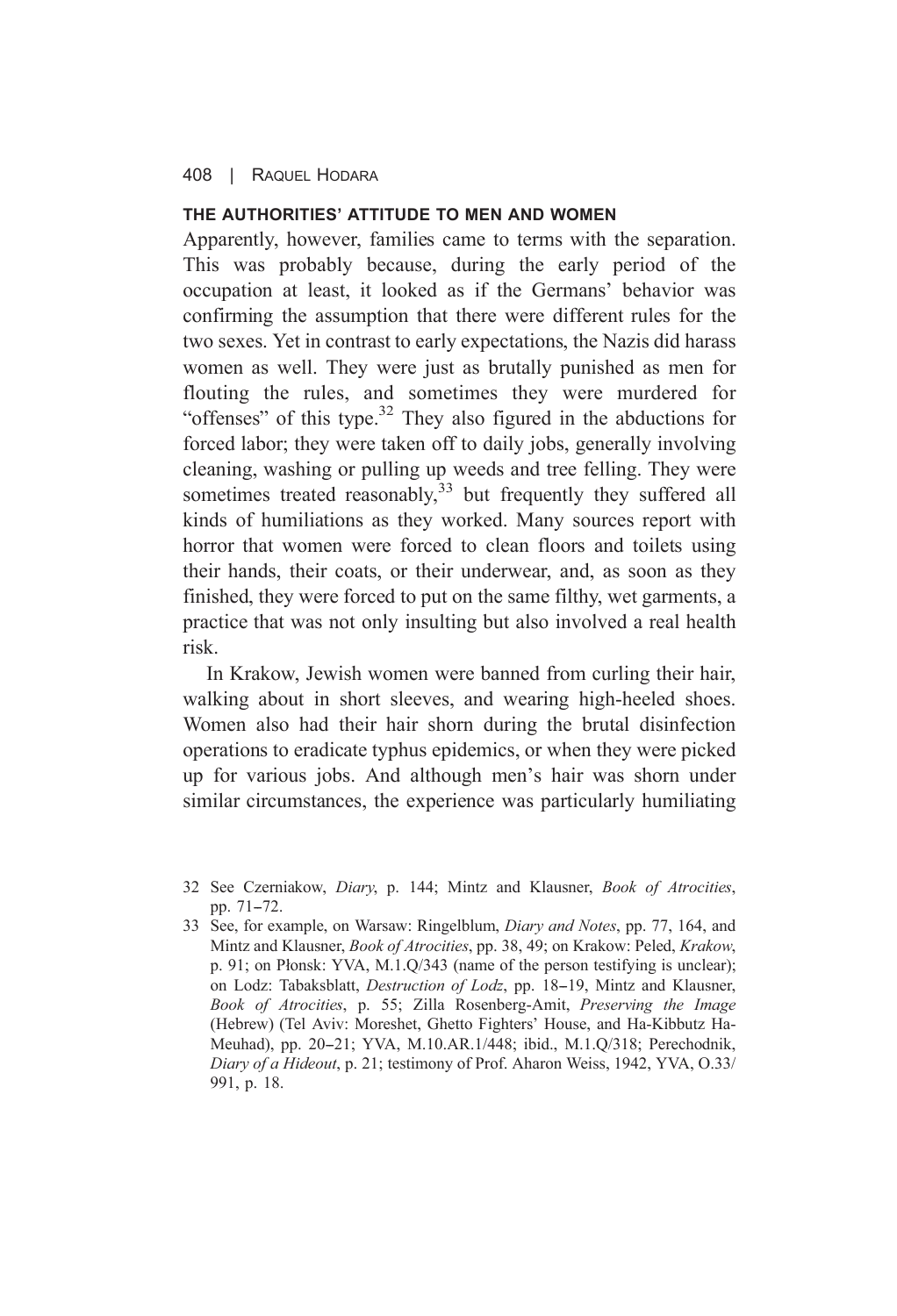for women.<sup>34</sup> During body searches for money and valuables, no consideration whatsoever was paid to the sensibilities of women: they were ordered to strip and to stand naked in front of all the residents of a house or apartment, who, because of the bombings and the large numbers of refugees, frequently also included neighbors and second-degree relatives. Sometimes these searches were carried out in the town square.<sup>35</sup>

The available documentation indicates that Jewish women were also raped by Germans during these months, although it is not possible to assess the extent of the phenomenon. This subject is frequently referred to in contemporary documents and later accounts. Sometimes these are only general rumors, but not infrequently more specific details are referred to, such as statements by physicians who had examined "large numbers of young girls" who had been raped" and gave them an injection against syphilis, or indications of where the rape took place.<sup>36</sup> Consideration must be given to the fact that women tended to keep such attacks secret. and it stands to reason that their relatives, as well as the doctors who treated them, refrained from disseminating information likely to identify them.

Such behavior on the part of the Germans was of course in breach of the "race laws" and constituted a violation of the

- 34 Ringelblum, *Diary and Notes*, pp. 78, 122; Kaplan, *Scroll of Agony*, p. 190; Mintz and Klausner, *Book of Atrocities*, p. 60; testimony on Pabianice (Lodz District), YVA, M.1.Q/330.
- 35 Mintz and Klausner, Book of Atrocities, p. 121; The Book of Krakow, A Major Jewish Center, Aryeh Bauminger, Meir Bossak, Natan Michael Gelber, eds. (Jerusalem: Harav Kook Institute, 1959), p. 386; on crowding into relatives' homes, see, for example, Slepak, *Interviews*, pp. 38, 42, "The Woman Peddler," p. 1, Mrs. H., p. 43; see also the Hartglas Report in Mintz and Klausner, *Book* of Atrocities, p. 5; Berman, The Place Where My Fate Was Sealed, p. 53; Sienawlaga, Memoirs, pp. 14–19; testimony about Mława: Sarah Mlawer, M.1.0/277; as well as Raul Hilberg, The Destruction of the European Jews (Chicago: Quadrangle Books, 1961), p. 127, based on German reports.
- 36 Report of The Information and Documentation Center of the Polish Government-in-Exile, taken from Mintz and Klausner, Book of Atrocities, pp. 16, 18, 45, 51; Ringelblum, *Diary and Notes*, p. 28; Peled, *Krakow*, p. 54.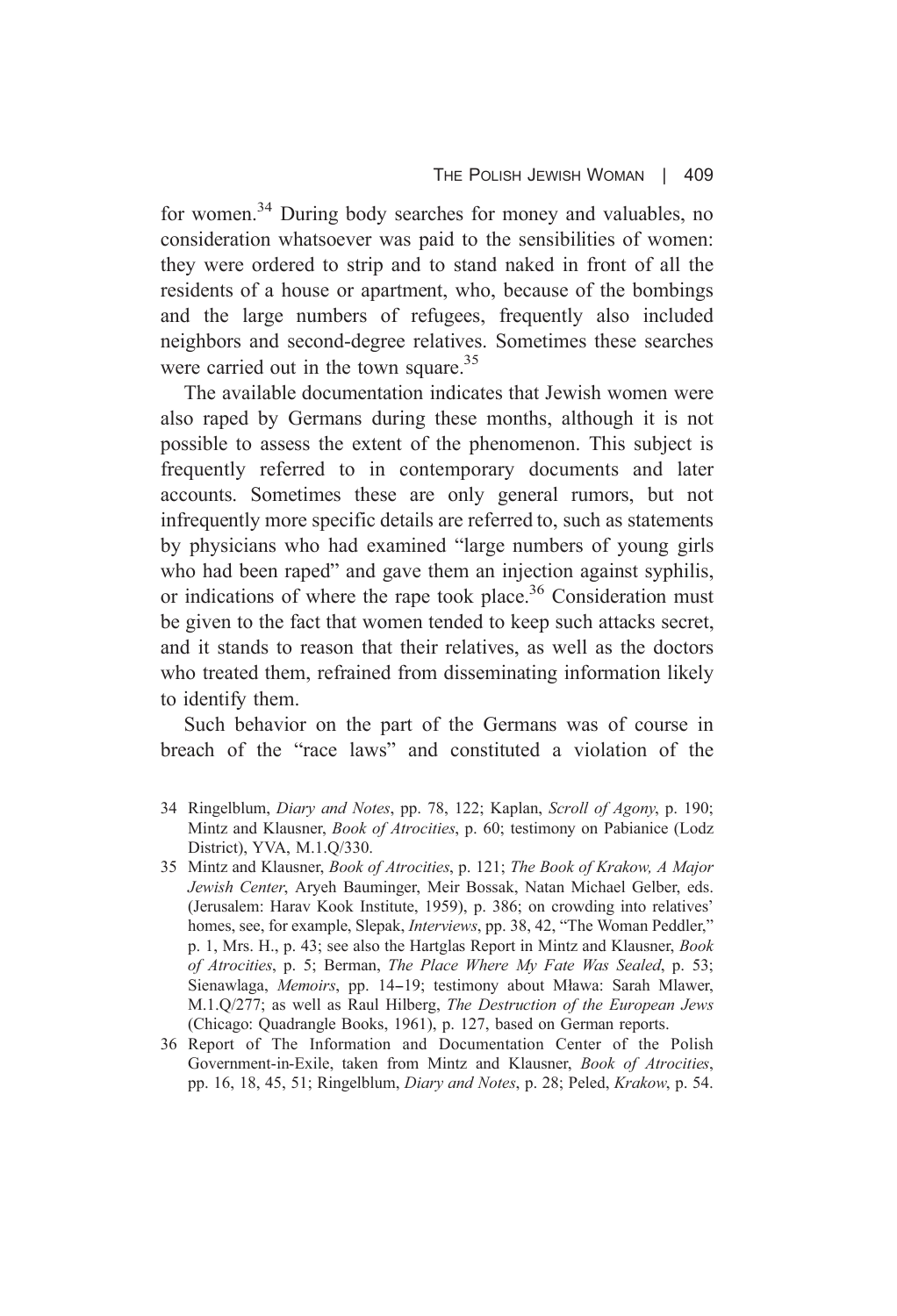#### $410 \quad |$ RAQUEL HODARA

"Rassenschande" regulations.<sup>37</sup> There were Jews who assumed that there was no risk of such acts being committed against Jewish women.<sup>38</sup> A variety of sources indicate that not all Germans behaved in this way.<sup>39</sup> From the fact that preventative measures were adopted by various commanders we gather that there were Germans who had romantic liaisons with Jewish women, or had sex with Jewish prostitutes, in addition to the cases of rape.<sup>40</sup>

Despite this distressing description of the hardships suffered by women, during the early period of the invasion German cruelty was apparently primarily directed against the men. They were snatched more frequently and taken off for harder work and longer periods. From 1940 onward, many of them were sent to labor camps, where

- 37 These regulations are derived from the Law for the Protection of German Blood and German Honor, one of the Nuremberg Laws of September 15, 1935; see Yitzhak Arad, Israel Gutman, and Avraham Margaliot, eds., Documents of the Holocaust (Jerusalem: Yad Vashem, 1981), pp. 78-79.
- 38 About women's perceptions that they were protected against rape, see, for example, the testimony of Aharon Weiss, YVA, O.33/991.
- 39 On sexual assaults on Jewish women during Kristallnacht (apparently also including rape), see Hilberg, *Destruction*, pp. 126–127. On instances of rape during the war in the later years, see Christopher Browning, Ordinary Men: Reserve Police Battalion 101 and the Final Solution in Poland (New York: HarperCollins, 1992), p. 152; The Grajewo Memorial Book (Yiddish) (New York: United Grayever Relief Committee, 1950), pp. 189, 201-202. On relationships between German men and Jewish women in labor camps, see Felicja Karay, Death Comes in Yellow: Skarżysko-Kamienna Slave Labor Camp (Amsterdam: Harwood, 1996), pp. 79–81, 95–96. Of special interest in this context is Karay's comment: "The Germans did not consider the many cases in which rape ended in murder as instances of 'racial impurity'' (p. 95). See also the comment by Rapp in The Grajewo Memorial Book, p. 202.
- 40 Hilberg, *Destruction*, pp. 126–127; Ringelblum, *Diary and Notes*, p. 24; Kaplan, *Scroll of Agony* (Hebrew), p. 84. On a romantic liaison between a Jewish woman and a German man and the punishment meted out to the two of them, see Rosenberg-Amit, *Preserving the Image*, p. 21. On the arrests of Jewish women because of this "misdemeanor," see Slepak, Interviews, p. 32. On relationships whose nature is not sufficiently clear, see Czerniakow, Diary, pp. 178–179 and passim. In the same connection, see Ringelblum, *Diary and* Notes, p. 52 and footnote.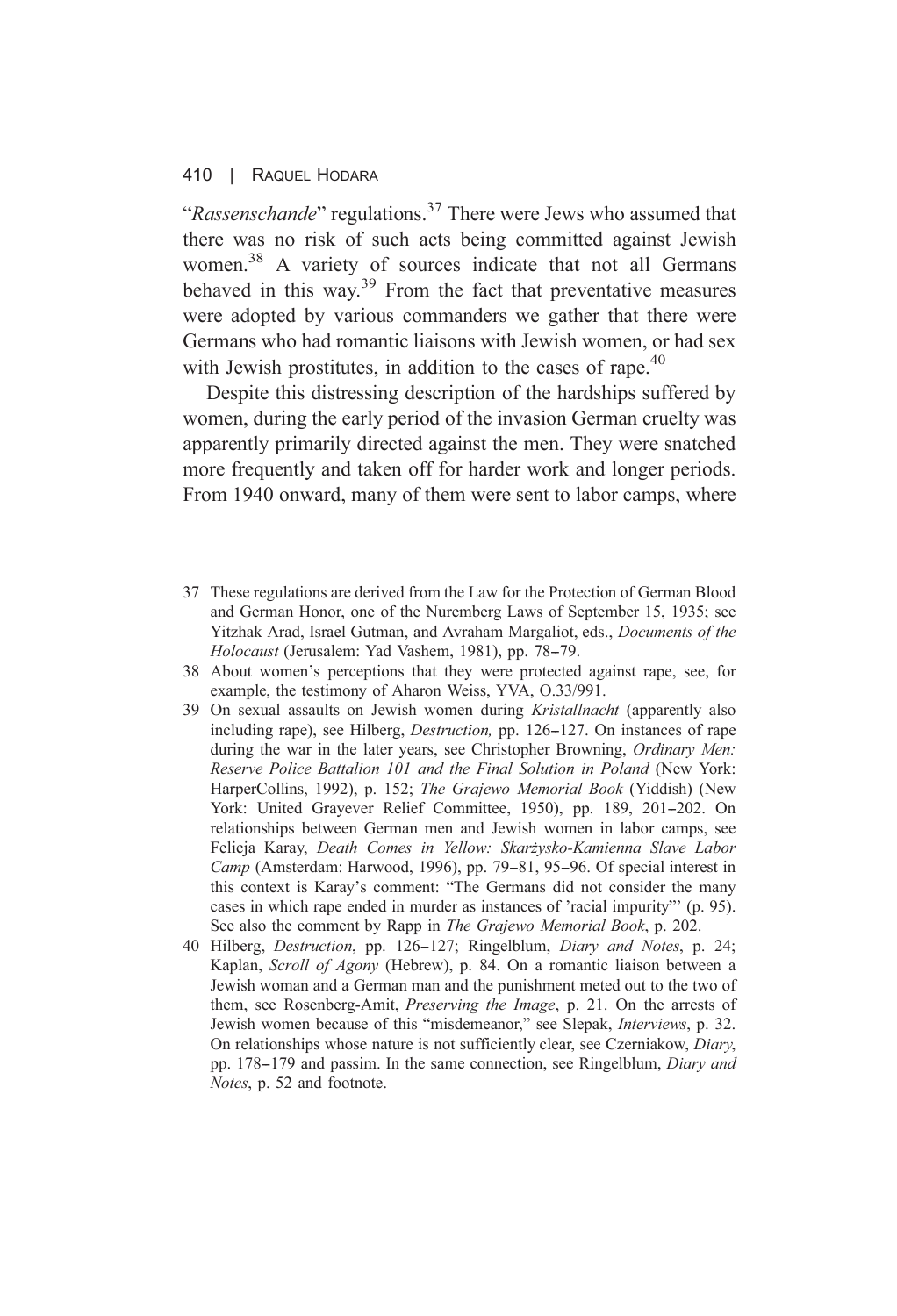they suffered extremely arduous conditions.<sup>41</sup> The hostages  $$ those who returned home after a while, as well as those who disappeared forever — were practically all men. The same applies to the victims of the mass murders during the early period of the occupation. As a result, many men - generally with the encouragement of their family members – tried as much as they could to avoid going outside, particularly at certain times, and also lay low in cellars or other hiding places.  $42$ 

The assumption that the absence of circumcision and women's better command of the local language would make it more difficult to identify them as Jews reinforced the feeling that women were nevertheless safer.<sup>43</sup> Female beauty was also likely to be of assistance in the day-to-day struggle for survival. Even though it involved risk, since attractive women were more likely to be picked up for labor and to suffer different forms of abuse.<sup>44</sup> it would appear to have influenced more than once the willingness of men – Jews and non-Jews alike  $-$  to help women in all sorts of wavs.<sup>45</sup>

- 41 Ringelblum, *Diary and Notes*, pp. 40, 52; testimony in YVA M.10/331 about Faintshe; Shmuel Mondezysz, ibid., M.1.Q/494; Ephraim Lipa, ibid., M.1.Q/ 495 (both testimonies are about Wierzbenik Sztarów); S. Grynbaum from Piotrkow, ibid., M.1.O/340, 341; and others (name not clear); Kaplan, Scroll of Agony, p. 195; Czerniakow, Diary, p. 99; Unger, Lodz Ghetto, p. 7; Peled, Krakow, p. 39; Ronen, Zaglebie, pp. 40–41; Sierakowiak, Diary, pp. 57–59; Rabbi Shimon Huberband, "Kiddush Hashem": Jewish Religious and Cultural Life in Poland During the Holocaust, Josef Kermisz and Nachman Blumenthal, eds. (Hoboken, NJ: Ktav, 1987), pp. 34-35.
- 42 On Warsaw, see, for example: Czerniakow, Diary, pp. 87-88, 92, 102-103, 108-109, 125-126, 154, 166-167, 184; on Lodz: Mintz and Klausner, Book of Atrocities, pp. 60, 64-68; Tabaksblatt, Destruction of Lodz, pp. 21-24; on Sosnowiec: Ronen, Zaglebie, p. 44–47; on Bendin: Haika Klinger, A Diary from the Ghetto (Hebrew) (Merhavia: Sifriat Poalim and Kibbutz Haogen, 1959), p. 18.
- 43 For example, Ringelblum, *Writings*, p. 230.
- 44 Ibid., p. 75; on the harassment of good-looking and well-groomed women, see testimony from Radom in the Ringelblum Archive, YVA, M.10.AR.1/448; see also Sarah Erlichman, *In Impure Hands* (Hebrew) (Tel Aviv: Young Guard of the Poalei Eretz Israel Party, 1960), p. 14.
- 45 For example Kaplan, Scroll of Agony (Hebrew), pp. 17, 44.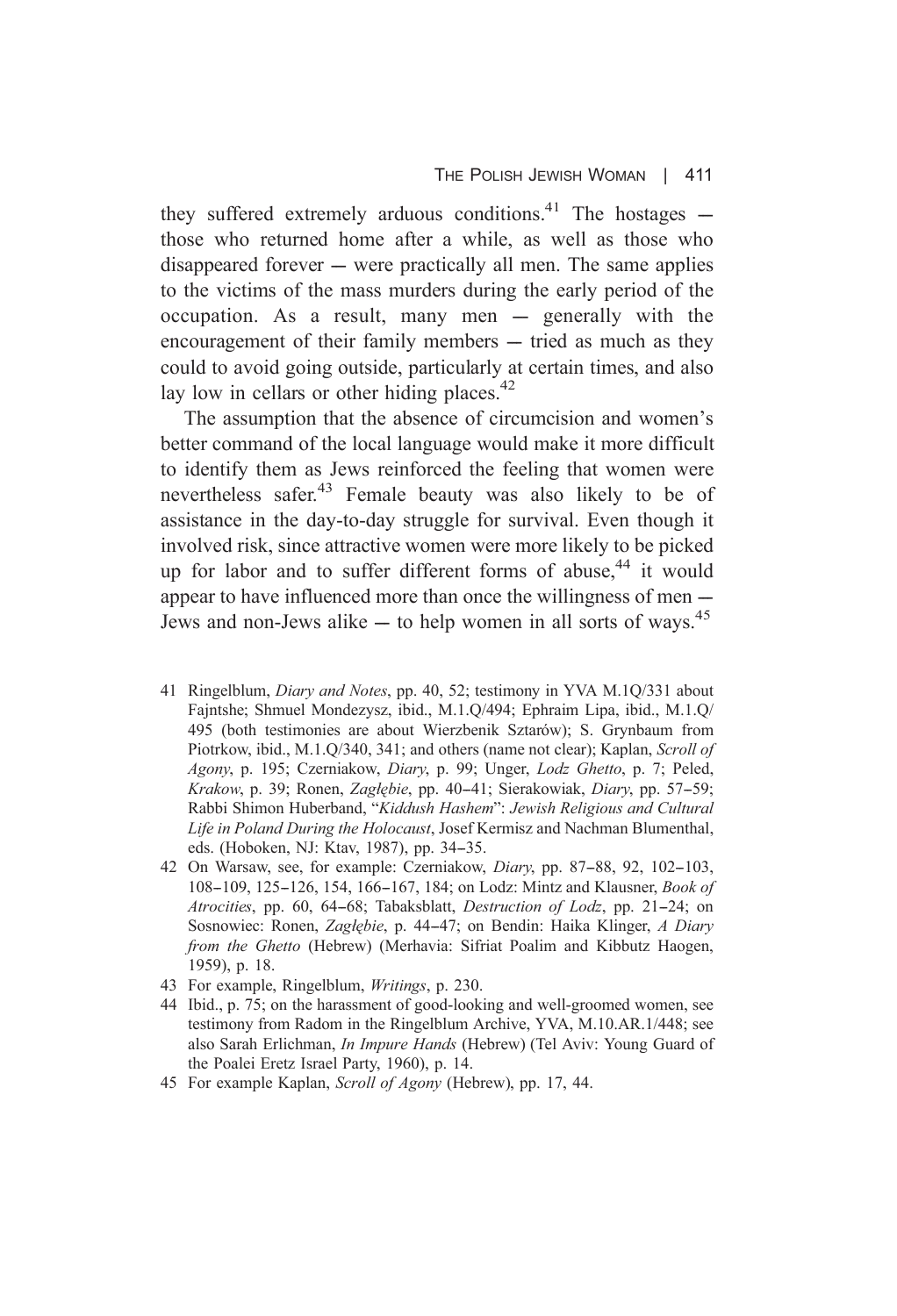### CHANGES IN WOMEN'S PATTERNS OF REHAVIOR

All of the factors discussed so far, as well as women's traditional gender role as the person responsible for running the household, 46 led them to assume many tasks imposed by the times. Women made up a large proportion of those lined up for food, water, and coal.<sup>47</sup>A goodly number of women also dared to take major risks on the assumption that it was harder to identify them. When a bureaucratic matter had to be arranged, it was the women who went to the

- 46 Looking after children and the household generally, and specifically worrying about food for the family, are considered women's primary duties in all cultures that have been studied; see, for example, Françoise Thiebaut, "The War and the Triumph of Social Division," Pauline Schmitt Pantel, Georges Duby, Michelle Perrot, Francoise Thiebaut, eds., A History of Women in the West, Vol. V: Toward a Cultural Identity in the Twentieth Century (Cambridge, MA., London: Belknap Press, 1994), pp. 21–75, especially p. 37; David Gutmann, "Parenthood: A Key to the Comparative Study of the Life Cycle," Nancy Datan and Leon H. Ginsberg, eds., Life-Span Development Psychology: Normative and Life Crises (New York: Academic Press, 1975), pp. 164–187, especially pp. 178–179; Michelle Zimbalist Rosaldo and Louise Lamphere, eds., Woman, Culture and Society (Stanford: Stanford University Press, 1974). "Introduction," pp. 1–15, especially pp. 5–6. For a psychoanalytical analysis, see Nancy Chodorow, "Family Structure and Feminine Personality," in Rosaldo and Lamphere, ibid., pp. 43-66, especially pp. 43, 59, 66. Even though in Eastern Europe Jewish society's gender-based differentiation was less rigid than the norm in western societies, undoubtedly in the former worrying about the home and family were viewed as a woman's key duties; see, for example, Paula Hyman, "Continuity and Change in the Migrant Jewish Family in the United States" (Hebrew), Bartal and Gafni, Eros, Betrothal and Prohibitions, p. 343. Mrs. K. II represents this tradition very clearly when she (having worked before the war as well) says that her husband, when he sat at home with the children after his business affairs were ruined, "tried to fill his wife's shoes"; see Slepak, *Interviews*, "The Woman Peddler," p. 1.
- 47 See, for example, Czerniakow, Diary, pp. 7-8; Sierakowiak, Diary, p. 52; Chirurg, Here They Come, pp. 31, 35. See also Sarah Plager-Zyskind, The Crown of the Lodz Ghetto and the Camps (Hebrew) (Tel Aviv: Ghetto Fighters' House and Ha-Kibbutz Ha-Meuhad, 1975), p. 21. Zyskind relates that at first it was her father who stood in line, but, after he started to be scared, her mother assumed the task. See also Klinger, A Diary from the Ghetto, p. 17; Tabaksblatt, Destruction of Lodz, p, 21; Kaplan, Scroll of Agony, p. 149, among many others.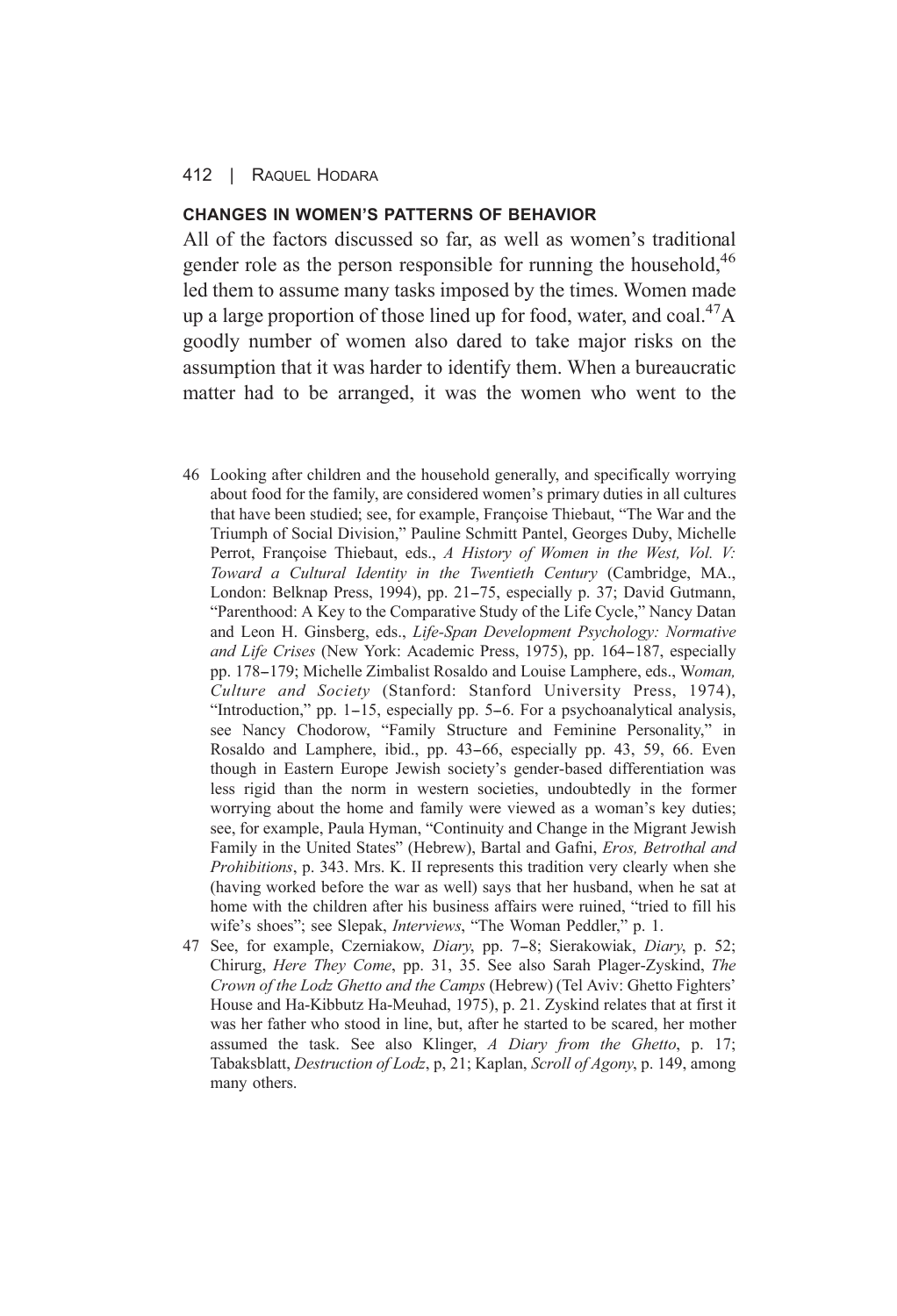Gestapo offices, waiting in line for hours on end.<sup>48</sup> There were women who did not wear the identifying mark when they left home, even though quite a few people knew them as Jews;<sup>49</sup> others were bold enough to travel by rail, which involved frequent inspections and sometimes also being in the company of Germans, in order to improve their camouflage.<sup>50</sup>

Many women were forced to break away from the role that they had played before the war and to increase their contribution to their family's livelihood, or even assume the burden of providing for its entire income. And even though the bourgeois outlook, which viewed a woman's devotion to care of the home and raising the children as an ideal had not become thoroughly entrenched in Eastern Europe because of economic hardships, apparently the percentage of working women still did not exceed 35 percent.<sup>51</sup> Since the average age for marriage was fairly high,  $52$  and some women at least  $-$  including those in the liberal professions  $$ stopped working after they had children, it is quite possible that the percentage of working women among all married women, especially among those with children, was even lower than this figure.

From what Ringelblum writes about women's activities in the first months of the occupation, it can be deduced that many of them

- 49 See, for example, in Slepak, *Interviews*, Mrs. Z., p. 6 and Mrs. P. II, p. 23. See also Ofer, "Gender Issues," p. 149.
- 50 See, for example, Kaplan, Scroll of Agony, pp. 67-68; Berman, The Place Where My Fate Was Sealed, p. 63; YVA, M.10.AR.1/866; Slepak, Interviews, pp. 45-46.
- 51 Compare Garncarska-Kadari, "Changes in the Material Situation of the Jewish Working Classes in Poland (1930–1939)" (Hebrew), Gal-Ed, 9 (1986), p. 169, and Michal Unger, "The Status and Plight of Women in the Lodz Ghetto," Ofer and Weitzman, *Women in the Holocaust*, pp. 123–142, especially p. 128.
- 52 Saul Stampfer, "Marital Patterns in Interwar Poland," Yisrael Gutman, et al., eds., The Jews of Poland Between the Two World Wars (Hanover and London: University Press of New England, 1989), pp. 173-197.

<sup>48</sup> For example, Kaplan, Scroll of Agony, p. 43, who describes how his sick wife lined up for more than ten hours in an attempt to regularize a particular license.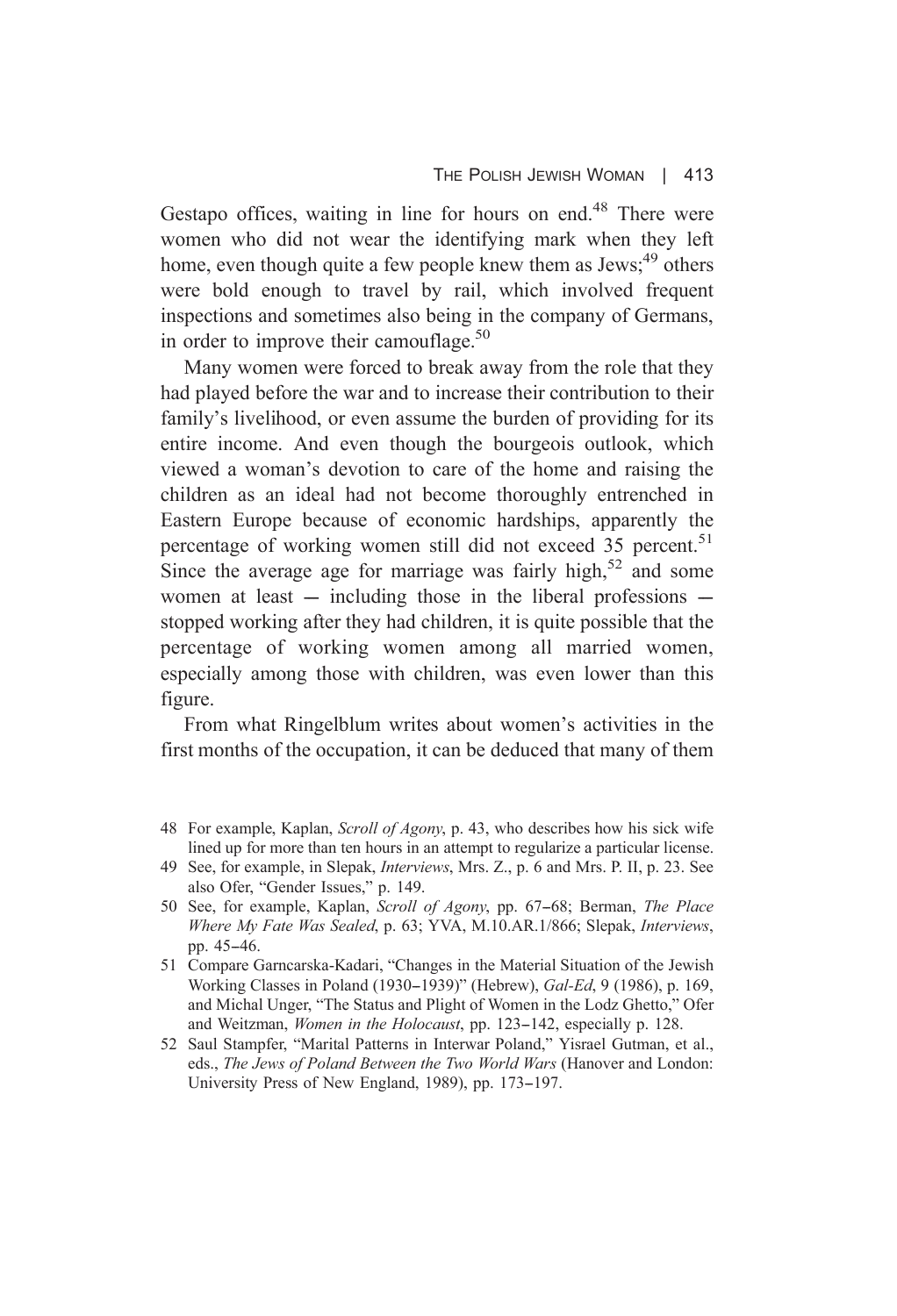#### $414$   $\parallel$ RAQUEL HODARA

had previously not been concerned with making a living.<sup>53</sup> However, given the serious deterioration in the economic situation that affected all of Poland with the outbreak of war, and particularly the Jews – with more and more men absent from home, out of work, having taken to their beds because of beatings they had sustained, or being prevented from leaving their homes because of the great danger outside  $-$  women saw themselves as being responsible for compensating for what they had lost.<sup>54</sup> Many took advantage of new opportunities for work, such as replacing Polish maids and caregivers who had left, preparing armbands with the Jewish star, sewing clothing to order, or producing all kinds of foodstuffs in small quantities for sale.<sup>55</sup> Even women who had not previously worked outside the home or who had provided minimal help in their husbands' businesses were now forced to spend more time on matters relating to the family livelihood.<sup>56</sup>

Women from the affluent classes were also forced to learn a trade or to look for a job that did not require any special skills. Female members of the liberal professions, or young women studying for a prestigious academic degree decided willy-nilly to try their luck in simpler trades. Helena Szarszewska, who had previously enjoyed an utterly middle-class existence, wrote in her memoirs that one of her daughters had enrolled at the nursing school, saving, "if I can't be a doctor, at least I'll be a nurse," while another daughter, who had taken three exams toward a master's

- 53 Ringelblum, Diary and Notes, p. 51.
- 54 Zakalich, Struggle, p. 26.
- 55 Pnina Grinstein-Frimer, Our Days Were the Nights (Hebrew) (Tel Aviv: Ghetto Fighters' House and Ha-Kibbutz Ha-Meuhad, 1984), p. 29; Mrs. D. in Slepak, Interviews, p. 24; Adina Bar-El, *I Am Lola* (Hebrew) (Ahva College: Privately published, 1983), pp. 13–15. Regarding Polish maids being replaced by Jewish women, see also Kaplan, Scroll of Agony, pp. 203-204.
- 56 Slepak, *Interviews*, pp. 28–29; see ibid., testimony by Mrs. H., relating that she had to support her husband and his entire family because, as a result of the abductions for labor, "her husband suffered panic attacks about going out and about. He sat at home for weeks on end. She was isolated in the struggle for survival, it was very hard for her."; ibid., p. 43.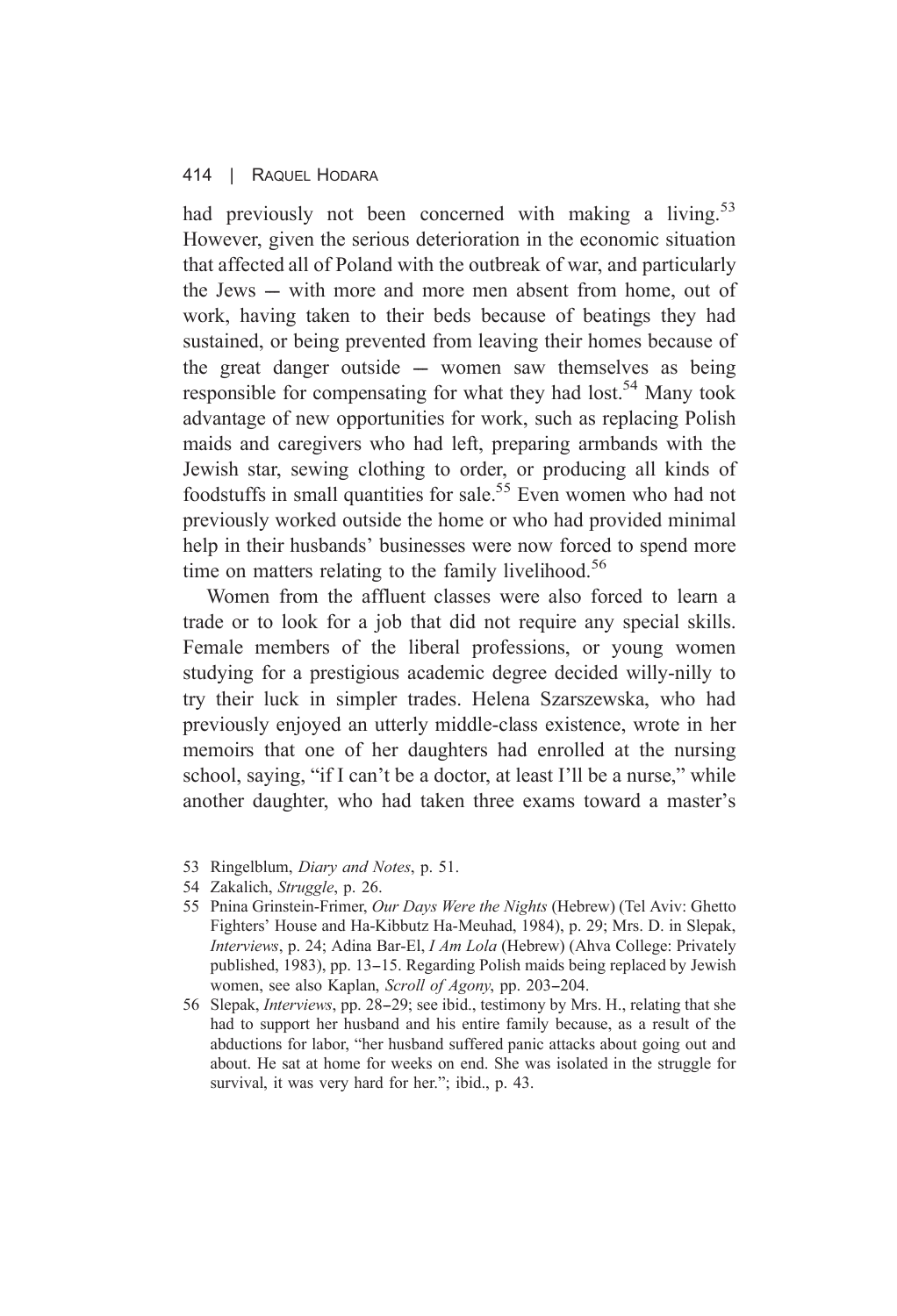degree, began studying pattern cutting and sewing.<sup>57</sup> When the schools were closed down. Rina Antopolski from Warsaw, who was born in 1923, and came from an extremely wealthy family. registered to study sewing, "[so] that I'll have something."<sup>58</sup>

Once all employment possibilities disappeared – and after a short while most Jews were in fact out of work  $-$  assets and possessions became the primary means of subsistence.<sup>59</sup> Here, too, the women were those who usually engaged in selling or bartering personal items. Ringelblum writes: "Trade is in the hands of women, the men do not dare go outside."<sup>60</sup> Generally speaking, however, trading as an occupation, even if it provided for the family's basic needs, lasted for a short period only.

The women interviewed by Slepak exemplify women's efforts to find all sorts of ways to keep their families going – sometimes together with their husbands and sometimes on their own. Referring to one of her interviewees, Slepak makes observations that are indicative of the change that came about in many women's lives: "She managed as best she could, like many Jewish women in this war. She sold valuables from home, her own clothing, that of the children and her husband. None of this lasted for very long. She started to see poverty. And then she shook off her cloak of passivity and assumed the burden of undertaking the economic struggle."<sup>61</sup>

Even young girls felt responsible for the family's livelihood. Masza Puttermilch recounts how when their apartment was damaged and her father could not make a living,

<sup>57</sup> Helena Szarszewska, The Last Chapter (Hebrew) (Tel Aviv: Ghetto Fighters' House and Ha-Kibbutz Ha-Meuhad, 1980), vol. I, p. 26; see also about Mrs. P. II in Slepak, *Interviews*, p. 23; cf. Kaplan, *Women's Responses*, p. 41.

<sup>58</sup> YVA 0.3/5847.

<sup>59</sup> Ringelblum, *Writings*, vol. II, p. 196; this is referred to in practically every diary, testimony, and memoir.

<sup>60</sup> Ibid.; YVA, O.33/296; see also Alicia Appelman-Jurman, Alicia, My Story (Toronto: Bantam Books, 1988), pp. 123–142, especially p. 128. She describes how her mother sold all of the family's bedding and the tablecloths that had been handed down from one generation of the family's women to the next.

<sup>61</sup> Slepak, *Interviews*, the author of "The Concierge," pp. 2–3.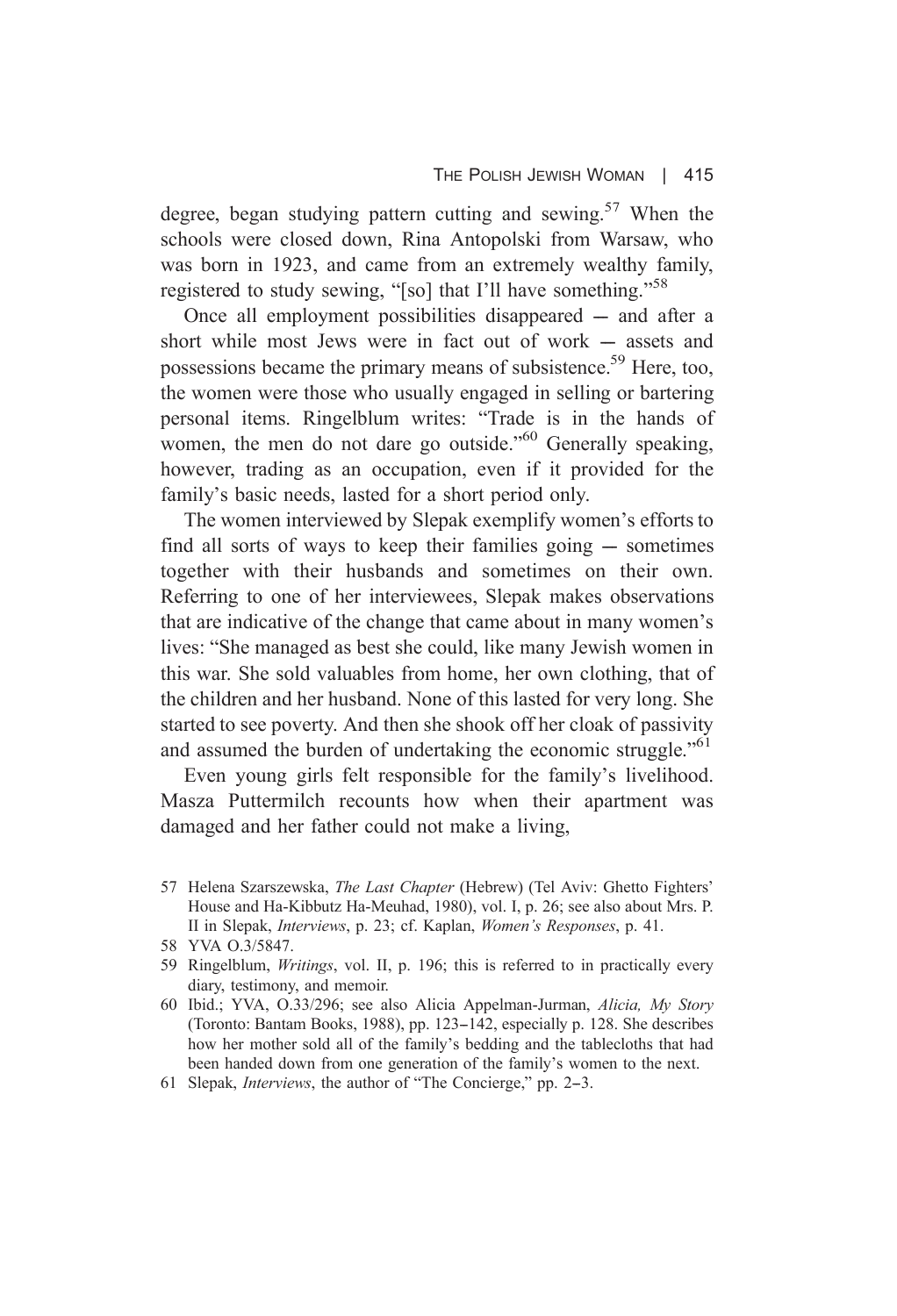I decided that I had to look after my parents ... I felt obliged ... At that time, all the trading took place on the streets. The shops were all closed. And I said, I'll do it. I'm more capable of running away and so on, and I stood on our street, on Nalewki, and I would yell at the top of my voice for the first time in my life, but that was quite all right, no one was ashamed or embarrassed in the slightest, and that's how I became a sales woman. I would pay someone some amount and I would bring food home – until the Germans caught me that might have been in October-November, it was still  $1939^{62}$ 

Women also tried all sorts of ways to prevent the men from being picked up. They ran various errands instead of men: and they would also run after their husbands or sons who had been abducted. begging the kidnappers in the hope of arousing their compassion. Their efforts were seldom successful, and sometimes they were cruelly beaten for their pains.<sup>63</sup> Some were forced to report to the Gestapo offices and to pay a ransom in return for the release of their menfolk. If the promise for release was not kept, they did not give up: instead, they would redouble their efforts to rescue them from their incarceration through a variety of stratagems and ruses.<sup>64</sup> When men vanished without trace, wives and mothers did not despair, continuing to insist that the Judenrat find out what had happened to them.<sup>65</sup>

Czerniakow, for example, devoted a considerable proportion of his diary entries to a description of the emotional and incensed applications made by the women, who sometimes expanded their protests to include other matters that they considered to be related to a distortion of justice.<sup>66</sup> Once Czerniakow even noted

- 62 YVA, 0.3/7635, pp. 7-19.
- 63 For example, Reuven Ben-Shem, *Warsaw Diary*, YVA, 0.33/959, p. 48.
- 64 Mintz and Klausner, *Book of Atrocities*, pp. 72–73. Also the tremendous efforts undertaken by Guta Sienawlaga to get her brother-in-law released, Memoirs, pp. 31-34.
- 65 Sienawlaga, ibid., p. 57; testimony in the Ringelblum Archive, YVA, M.10.AR.1/433, p. 40.
- 66 See Czerniakow, *Diary*, for example, p. 92 (November 21-23, 1939), p. 93 (November 25–26, 1939), as well as pp. 177–178, 186–188.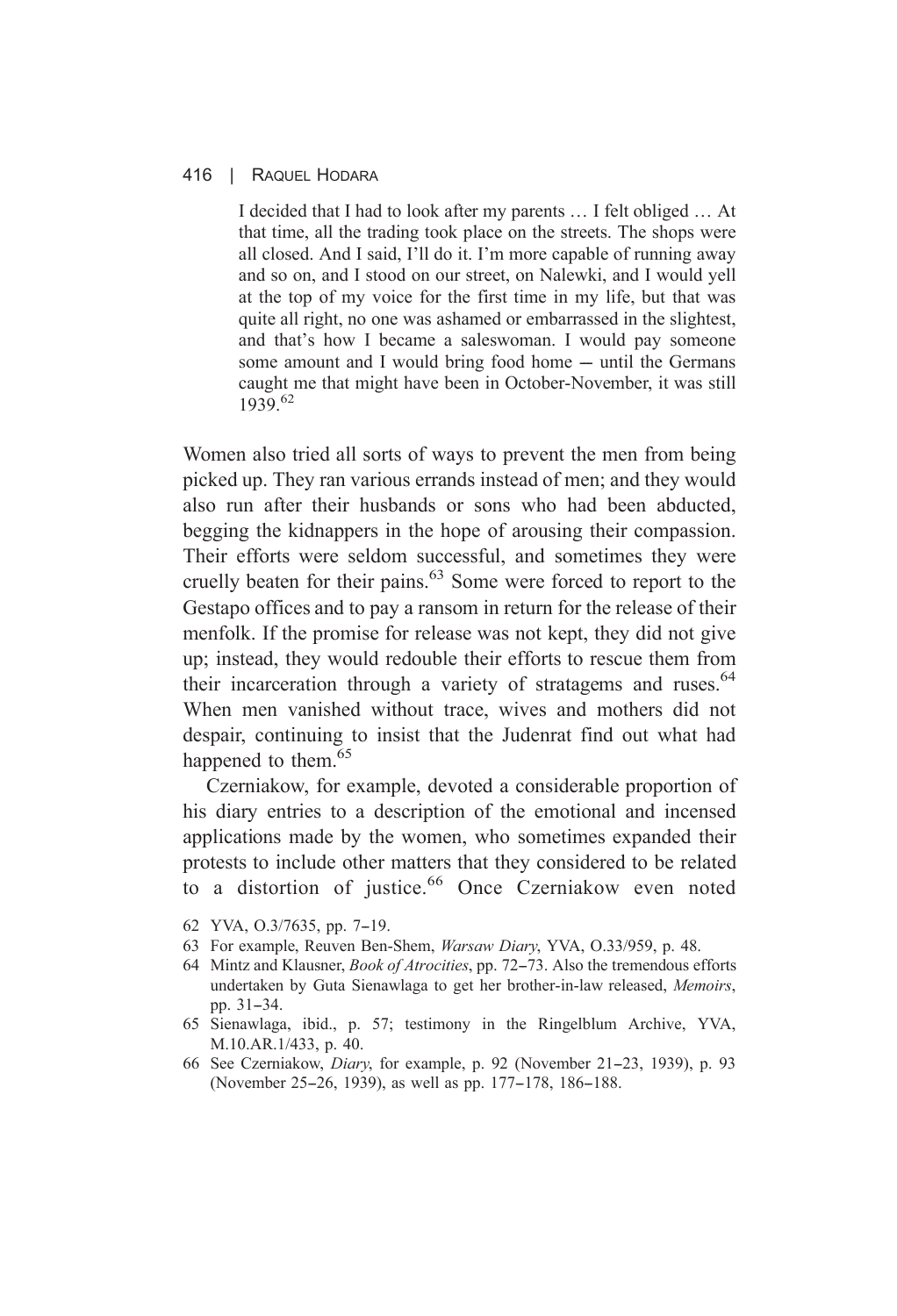specifically that he was afraid of "a revolt by women."<sup>67</sup> When the various Judenräte tried to regularize the recruitment of workers in order to meet the quotas demanded by the Germans, the women sometimes demanded that the burden be distributed more equally. Some organized noisy demonstrations to this end, and sometimes appointed their own representatives to conduct negotiations with the Judenrat<sup>68</sup>

If their approaches to the Judenrat did not bear fruit, the women tried to trace their menfolk in the prisons and detention camps, <sup>69</sup> and even to redeem them by their own efforts, despite the great risk involved. To this end they not only approached Polish lawyers or institutions such as the Red Cross,  $70$  but also the German authorities themselves.<sup>71</sup> When it became clear that despite their efforts their husbands or sons would remain behind bars, they would stand for hours on end trying to make contact with them by any means they could devise and to bring them clothes and food. Sometimes they waited for days and nights near where their menfolk were detained, suffering beatings and humiliation, with some of them also being arrested.<sup>72</sup>

Just a few months after the outbreak of the war, Ringelblum expressed his admiration for the women's initiative, energy, and endurance. In December 1939, he wrote:

> Women's power to endure. The main breadwinners. The men don't go out. When I the man is picked up for labor the woman does not

- 68 Documents from the Lublin Ghetto: Judenrat Without Direction (Hebrew), Nachman Blumenthal, ed. (Jerusalem: Yad Vashem, 1967), pp. 36, 40, 51–53.
- 69 Mintz and Klausner, *Book of Atrocities*, p. 36.
- 70 See, for example, Eisner, *Rolling Through the Tunnels of Slavery*, pp. 28–33; Erlichman, *In Impure Hands*, p. 12; Slepak, *Interviews*, p. 35.
- 71 Mintz and Klausner, *Book of Atrocities*, pp. 47–48. After Sienawlaga managed to get her brother-in-law released from prison, the town's Jews asked her to convince the authorities to allow them to return to their homes; her husband urged her to take on this mission: Sienawlaga, *Memoirs*, pp. 52–53.
- 72 Ringelblum, Diary and Notes, p. 51; Mintz and Klausner, Book of Atrocities, pp. 48, 66; Mirenberg, "History," p. 214.

<sup>67</sup> Ibid., p. 162.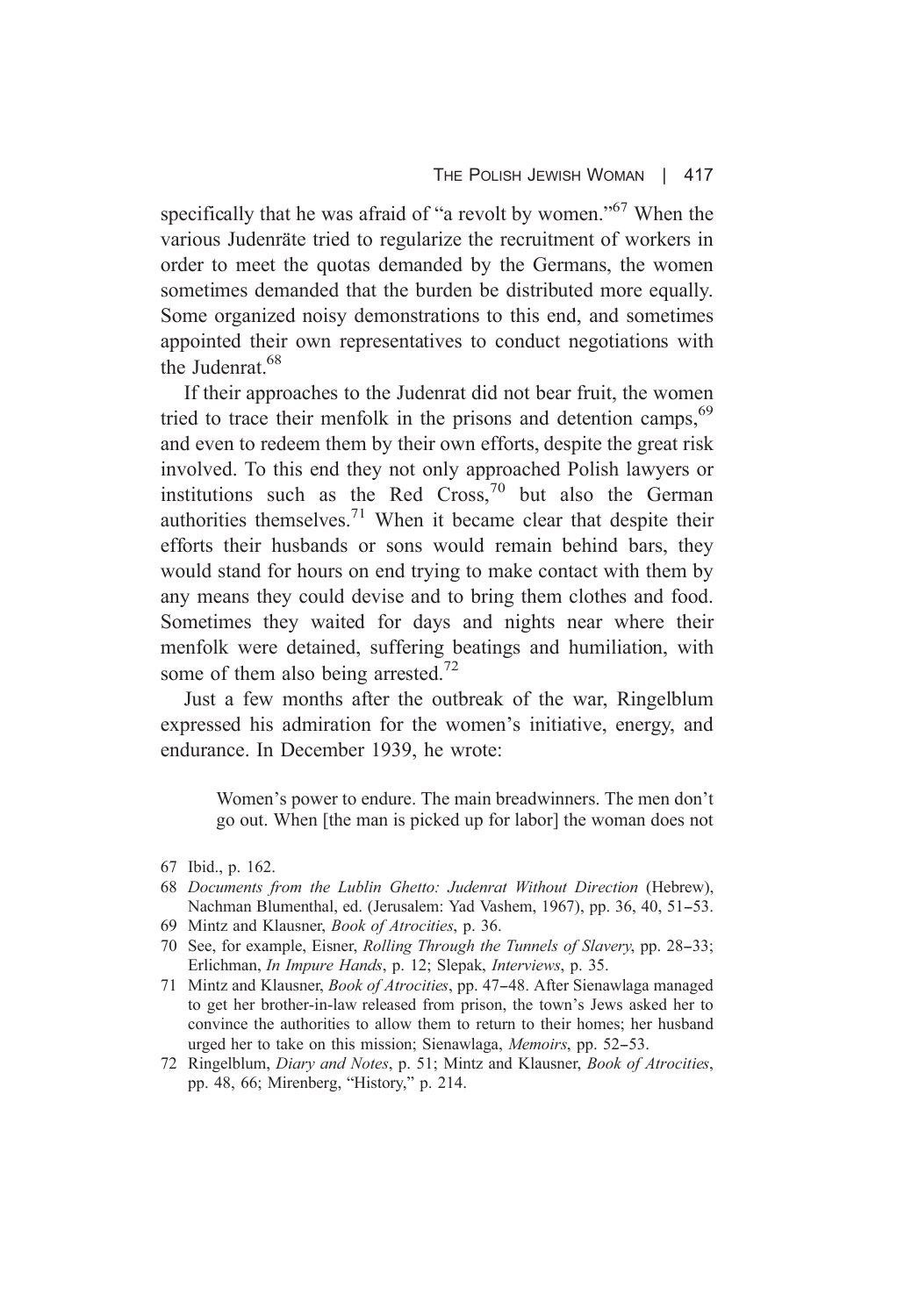give up. She runs after [the kidnappers], screams and pleads "Please, Sir!" — she is not afraid of soldiers. She stands in endless queues – some of them are taken off to work. The woman who dressed up fancily and lorded it at Ziemański's [coffee house] belongs to the past. Women of status sit in offices and deal with people who come to see them. The fancy hats have disappeared. In wartime – a kerchief. When it's necessary to go to Aleja Szucha [Gestapo headquarters] — the daughter or the wife goes, in the worst case scenario she stands in the corridor and waits  $-$  when a parcel has to be handed over from the shop, when things must be handed over, the husband, the brother, from the other side [accompanies] the wife, many women  $-$  do their shift in the coal line. Many have given up their maids and run their own households  $-$  - not the way things were in the Polish period. The woman is everywhere, because [the man] has been taken off for all kinds of work. The husband has run off and his wife is obliged to be the sole breadwinner. -- that they never thought they would be forced to earn a living, they became willing to undertake the hardest work<sup>73</sup>

This praise is too general, Ringelblum's admiration may also derive from the marked discrepancy between stereotypical (albeit unconscious) views of a woman's abilities generally, as well as her functioning in times of crises specifically, and her actual behavior, particularly in circumstances such as these.<sup>74</sup> Moreover, even if all the women interviewed by Slepak managed to contribute greatly to their own and their families' survival, we have no way of checking whether they were a representative sample: perhaps the women who were chosen had demonstrated their endurance in one way or another — whether by trading, undertaking public work, working as

<sup>73</sup> See Ringelblum, *Diary and Notes*, p. 51. The passage includes additions that were added by the editors of the diary; the dashes indicate words that could not be deciphered.

<sup>74</sup> On the perseverance of such stereotypes, see Francoise Thiebaut, "Work, Gender and Identity in Peace and War," Billie Melman, ed., War and Peace, 1830-1930 (New York and London: Routledge, 1998), p. 20, as well as Rhoda Unger and Mary Crawford, Women and Gender, A Feminist Psychology (New York: McGraw Hill, 1996), pp. 554-582.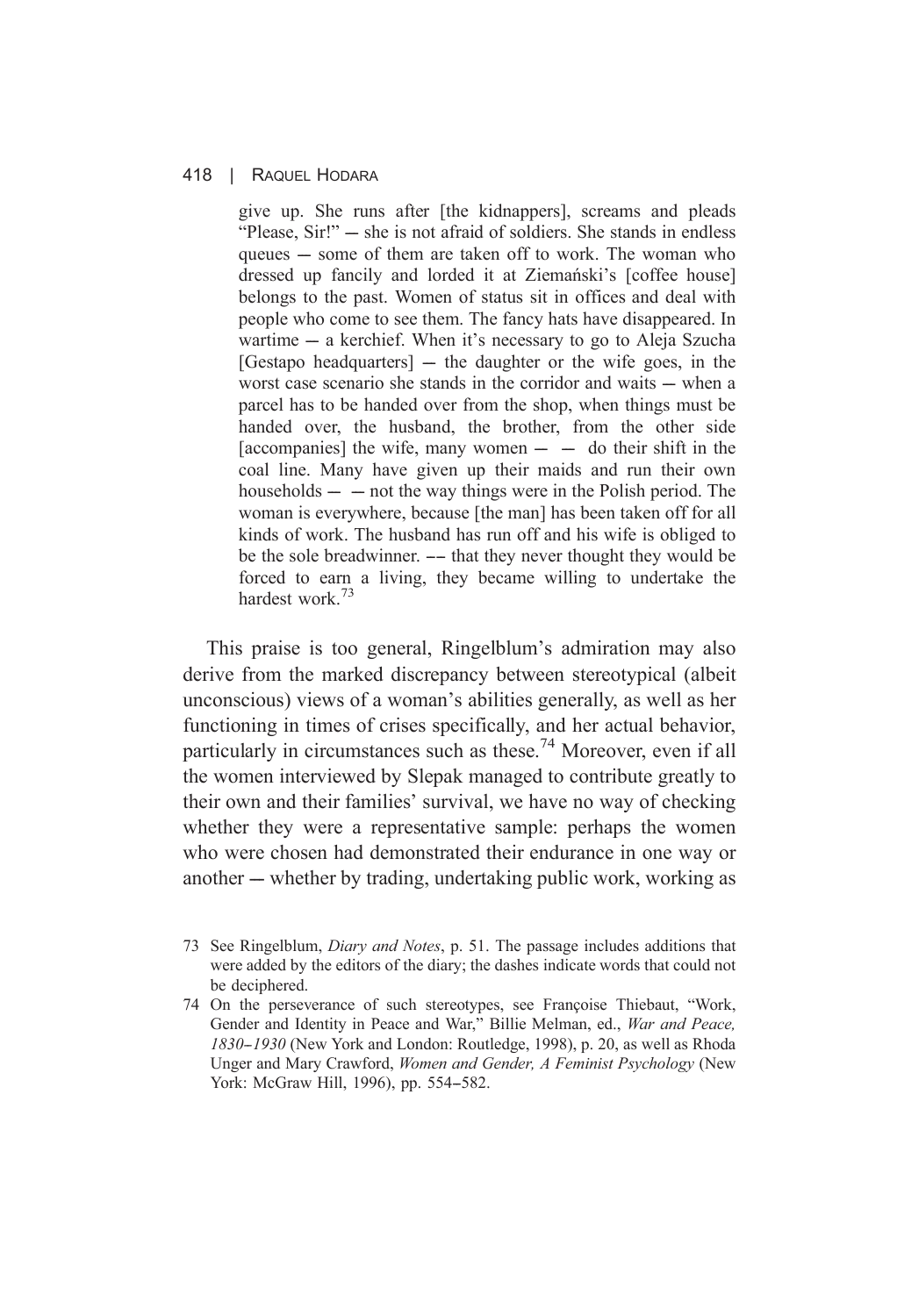a bar girl, or as a mistress of a *Volksdeutscher* or a Polish man. There were obviously also women who did not manage to overcome the shock of the invasion and deal with the vicissitudes of their lives under occupation.<sup>75</sup>

It should be noted, however, that when referring to women as a sector, and not individually, Ringelblum's and Slepak's position is endorsed not only by contemporary sources but also by a number of studies that have looked at the changes in women's lifestyles during wartime. When they are forced to tackle the need to make a living for themselves and their children, while, at the same time, having to run a household in wartime conditions, they are also forced to adopt new strategies in order to obtain even the most basic commodities.<sup>76</sup>

These studies also reinforce Slepak's conclusions about the new awareness that many women acquired about their abilities. This awareness strengthened their self-confidence and acted as a further incentive to persevere in their new undertakings.<sup>77</sup> This applies also to women who had worked before the war, because their contribution to the family's income was now essential and of vital importance in the struggle for survival.

- 75 This is implied, for example, in the entire book by Tamara Lazerson-Rostowski, Tamara's Diary: Kovno 1942-1946 (Hebrew) (Tel Aviv: Ghetto Fighters' House, 1975), and, in particular, p. 15; as well as Selver-Urbach, Through the Window, p. 34.
- 76 Hanna Diamond, Women and the Second World War in France 1939-1948 Choices and Constraints (Essex: Longman, 1999), pp. 44-45, 126; see also Melman, "The Angel of History has a Sex," especially the presentation of the problems in the introduction, pp. 1-20; Thiebaut, "Work, Gender and Identity," p. 208; as well as in the article about the situation in Kosovo, "After the Massacre, the Women Learn to Manage Without the Men" (Hebrew), *Haaretz*, January 8, 2000. Other studies provide a similar picture for other eras of atrocities, such as postwar periods, migration, etc. See for example Peggy B. Sanday, "Female Status in the Public Domain," Rosaldo and Lamphere, Woman, Culture and Society, pp. 195, 197.
- 77 Thiebaut, "Work, Gender and Identity," p. 208; Diamond, Women and the Second World War in France, p. 11; and also Slepak, Interviews, p. 40.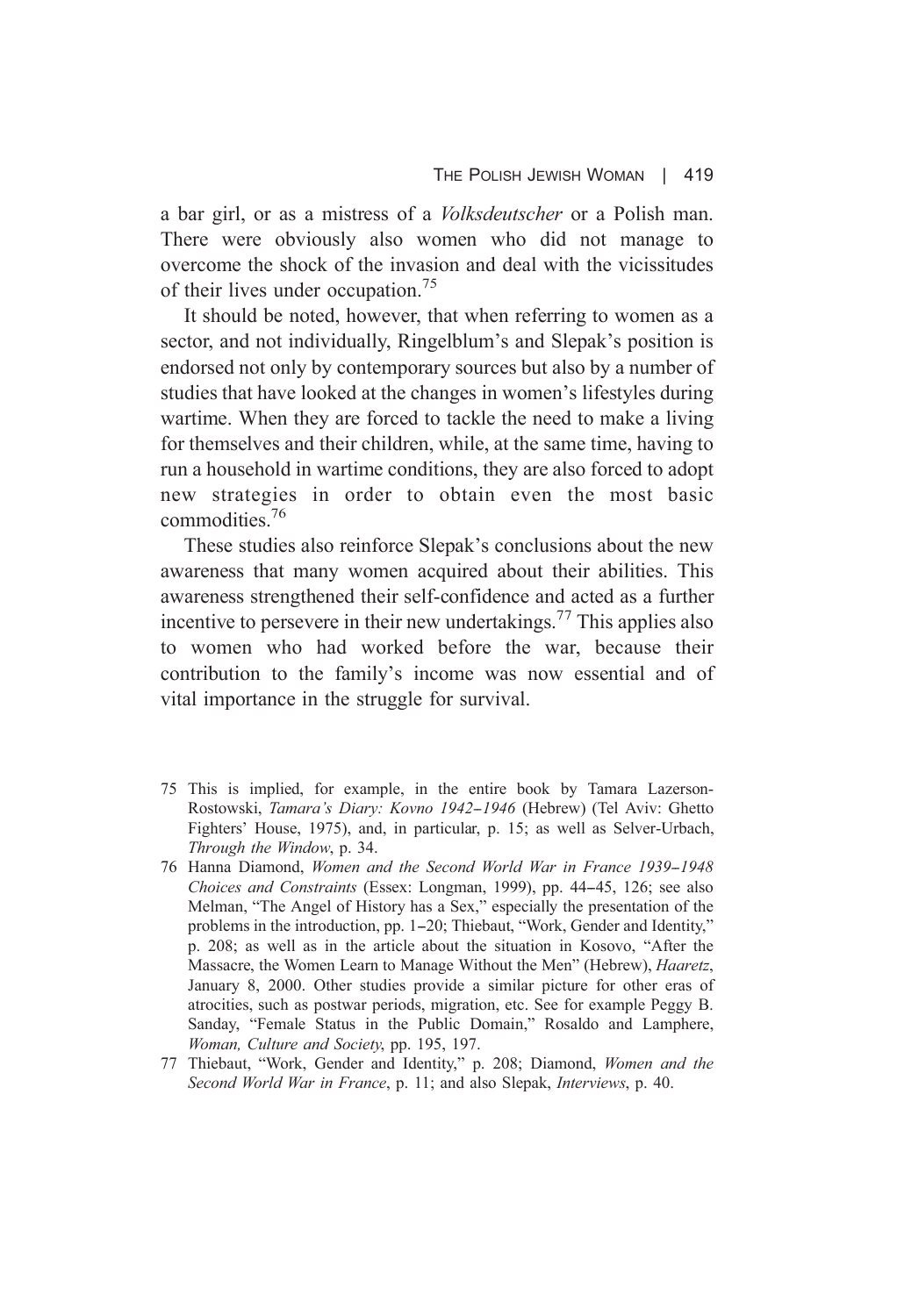# **RUNNING THE HOUSEHOLD, ADDITIONAL ACTIVITIES. AND NEW MEANING**

Many men were utterly traumatized during this period. Their inability to fulfill their traditional gender role as breadwinners dealt a serious blow to their self-image. Their lives lost meaning as a result of the loss of the employment that, in the past, had frequently given them a sense of interest and success. Chaim Kaplan laments that "important proprietors now attend to their household's needs. returning home laden with foodstuffs; in one pocket  $-$  a loaf of bread; in another pocket - an onion. ...Authority has vanished; nobility has passed. They are ashamed of small things because they're not big..."<sup>78</sup>

Many men's dignity was also affected, because they were unable to conceal from their family members the terror that haunted them of being picked up for forced labor, or the degradation they had experienced after being beaten and humiliated. Riva Chirurg, then aged nineteen, relates, for example, that her father

> came home one day badly beaten and terrified. ... After that sad day, I noticed a change that came over him... When the cry "All the Jews outside" ... was heard, I would run to hide myself, my father would stand there looking at me, helpless, shaking like a leaf... I saw that he was looking for a hiding place... He was a broken man. ... And then my mother had an idea. She moved a cupboard, put it in the door alcove, and my father went and hid

78 Michelle Zimbalist Rosaldo, "Woman, Culture and Society: A Theoretical Overview," Rosaldo and Lamphere, Woman, Culture and Society, pp. 17-42. Different degrees of esteem attach to the roles conventionally performed by each gender - "masculine" activities are always considered more important. See, for example, Rosaldo, ibid., especially pp. 19, 23; on p. 20 there is an interesting footnote about this issue in East European Jewish society; see also Sherry B. Ortner, "Is Female to Male as Nature Is to Culture?" Rosaldo and Lamphere, Woman, Culture and Society, pp. 67-87, especially pp. 67, 69-70. On the Jewish issue, see also Daniel Boyarin, Unheroic Conduct: The Rise of Heterosexuality and the Invention of the Jewish Man (Berkeley: University of California Press, 1997).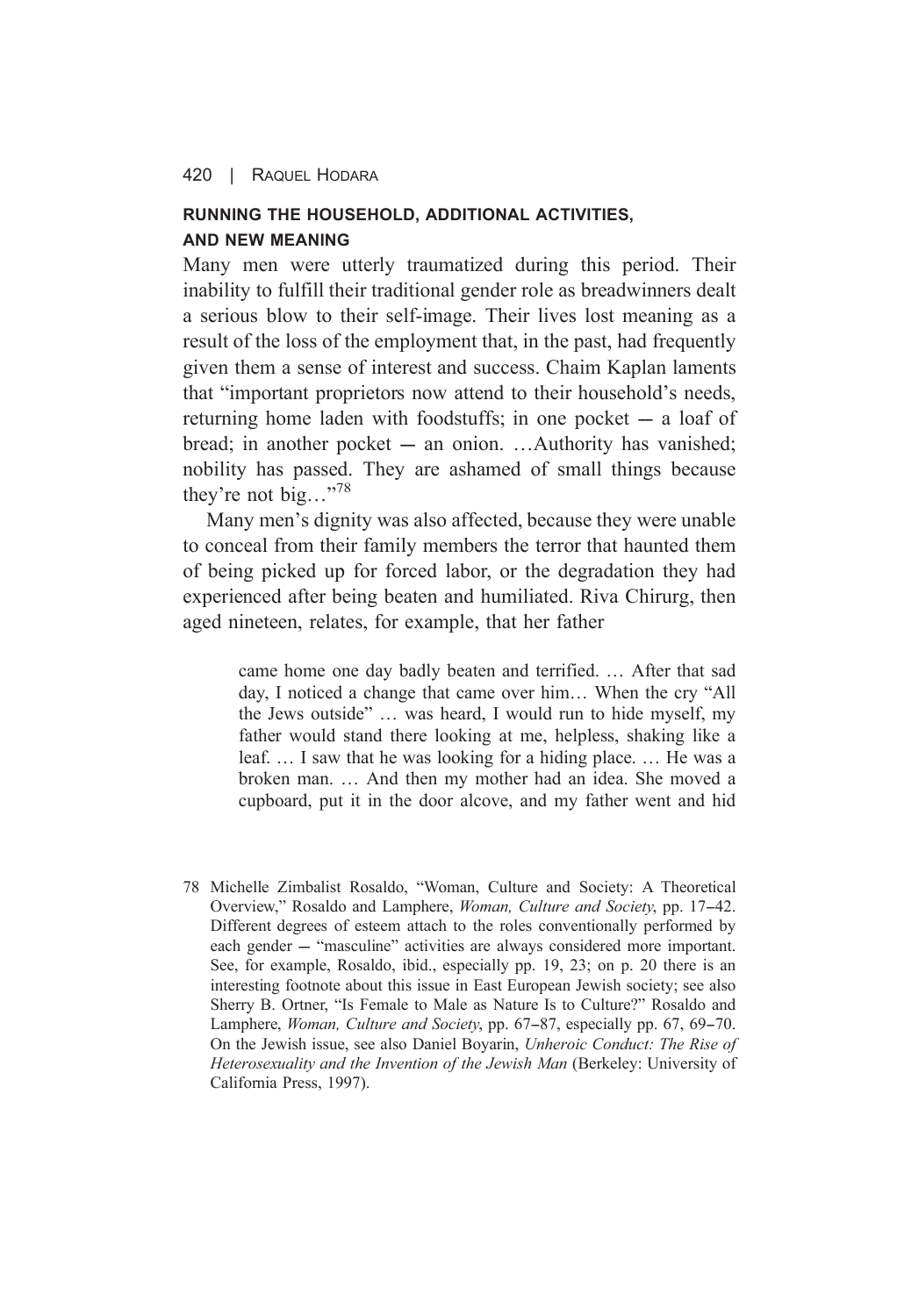behind the cupboard. ... Poor father, as frightened as an abandoned child, like a beaten dog, would sit there until evening and not say a word  $^{79}$ 

At the same time, married women's tasks — looking after the home and the children — were not interrupted but actually became the focus of life, thereby acquiring even more importance. This continuity provided an anchor of relative stability, which enabled many of them to persevere and continue functioning. It would appear that the enormous difficulties confronting them actually strengthened some women's feeling of responsibility, making them and their surroundings view themselves with new respect and appreciation, and encouraging them to expand the range of their activities even further

> Life demanded that she take action. And Mrs. K. followed the call of life. A feeling of weighty responsibility for her husband and daughter helped her overcome the metamorphosis, the shift to independence with equanimity. ... She managed quite well. ... She sent her husband [in the labor camp] the things he asked for. money, warm underwear, a sweater, pencils and pens. ... The fees extorted by the "machers" swallowed up vast sums and the means at her disposal dwindled at an alarming rate from one day to the next. Mrs. K. introduced limits in her housekeeping. She cooked, kept the house tidy, and did the washing on her own. At the same time, she became more attentive to her daughter, who helped her with household chores and even handled all sorts of business matters in town... She organized her life in a harmonious fashion, and as a result she managed to devote herself to the entire range of her duties.<sup>80</sup>

Many women explained that their maternal feelings were what

<sup>79</sup> Chirurg, *Here They Come*, pp. 31–32. On the irreversible change in somebody who has been tortured, see Jean Améry, "Torture," idem, At the Mind's Limits (Bloomington: Indiana University Press, 1980), pp. 33, 39-40.

<sup>80</sup> Slepak, Interviews, p. 35.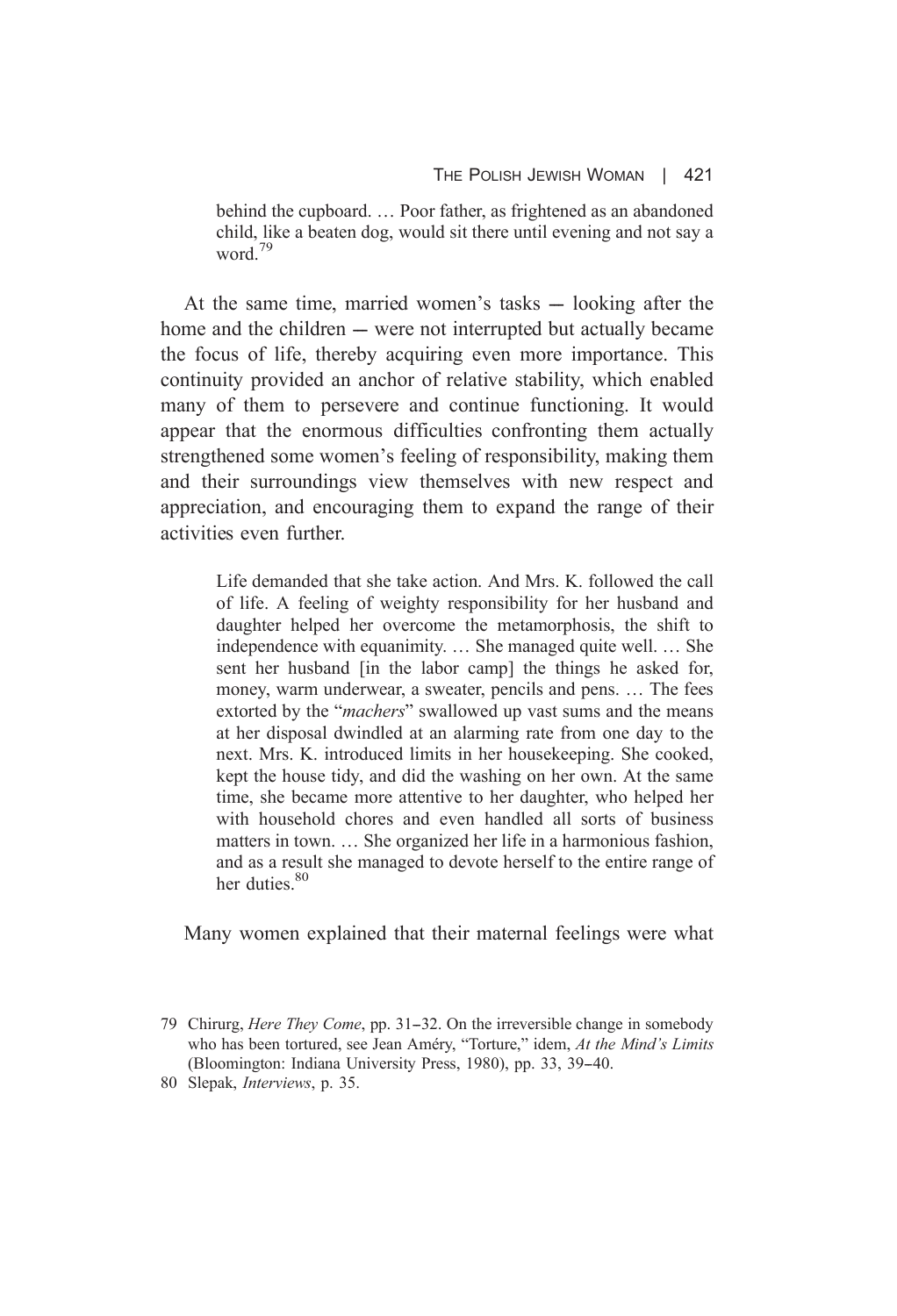drove them to take action. $81$  However, even women who had no children talked about the sense of satisfaction that they experienced as a result of their ability to run their households properly, in light of the adverse conditions, and, at the same time, to attend to the needs of those who were dependent on them. Mrs. H., who was referred to above, for example, provided for both her husband and his parents.

There were some women refugees, however, who began to channel most of their energies into providing not just for objective needs but also as a reaction to the frustration they felt at losing the anchor of familiar household chores. Mrs. Guta Sienawlaga, who started bartering purely by chance, quickly became a large-scale trader; her husband, who worked with her, now actually worked under her management. In her writings, replete with highly detailed descriptions of her transactions, she boasts of her achievements and initiatives. At one point she relates that "before he [her husband] managed to go out, I had already managed to sell." Elsewhere she quotes people as saying to her, "Gutshe, you have a good head, people can rely on you." This is particularly striking in contrast to her own report of the feeling of humiliation she felt months earlier when she learned that her house in the town had been destroyed (actually, the house was seized by Poles after all the Jews had been expelled from town): "Now I fell in my own eves, too. No bed, no pillow, how long can you live as somebody's guest? Even with your parents ... All of my status just collapsed."82

There were women  $-$  whether married, mothers of children, or spinsters — who derived their strength from the new professional opportunities that the war offered them. Mrs. B., aged forty-eight, had trained as a nurse and physical-education instructor in Berlin.

<sup>81</sup> On Mrs. P. II, Slepak, *Interviews*, p. 14. See a similar explanation in *Women in* the Ghettos - An Anthology (Yiddish), L. Szpizman, ed. (New York: Pioneering Women's Organization, 1946), p. 12.

<sup>82</sup> YVA, 0.33/1523-1524, p. 36.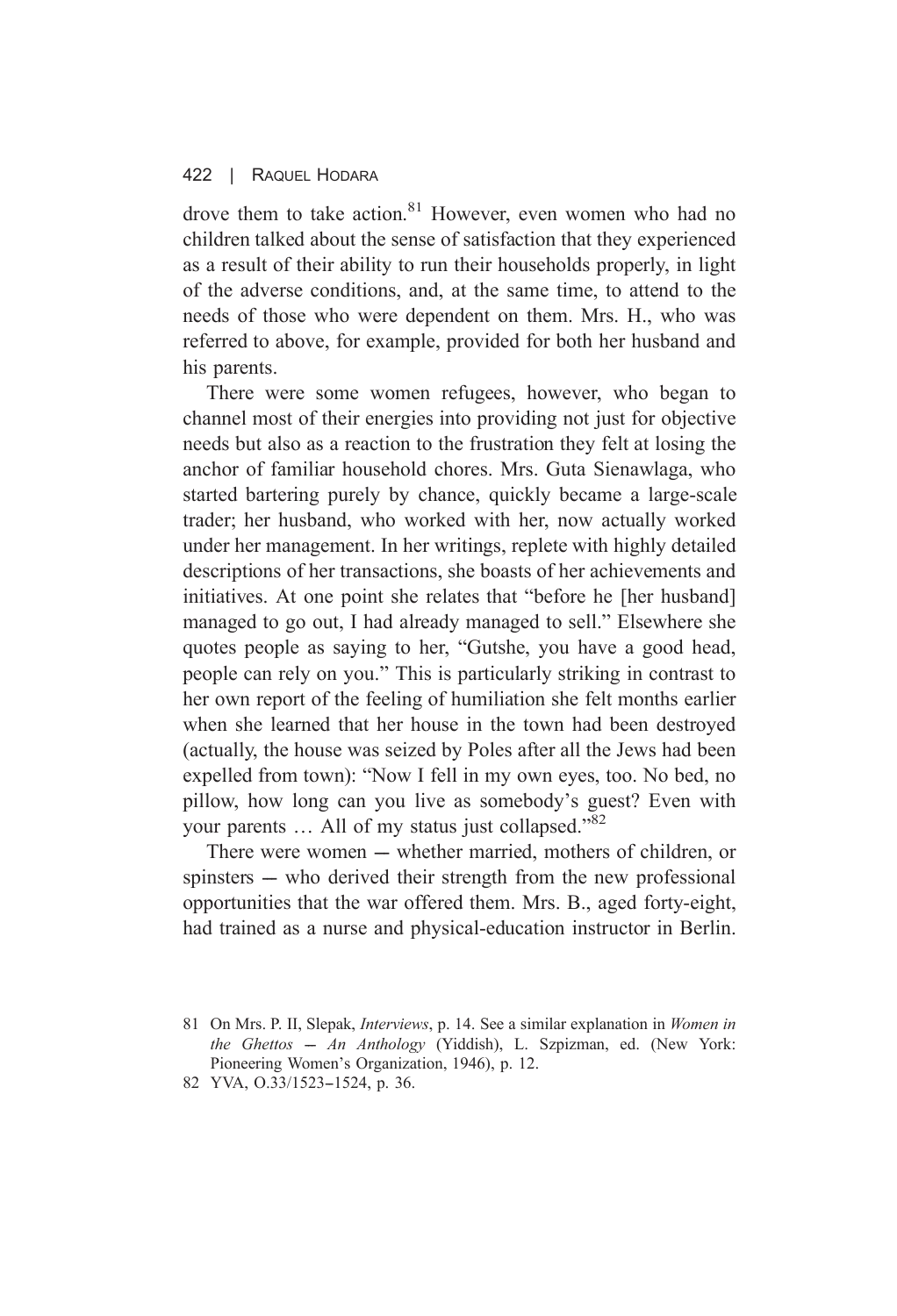From March-April 1940, she was the principal of a boarding school for orphans, feeling that the work "opened up to her space for initiative and intellectual activity."<sup>83</sup> Another unmarried woman, more than forty years old, who had completed courses before the war in hygiene and nutrition in Palestine, without managing to find any employment opportunities, observed that "the war enabled me to express the potential that had been latent within me."<sup>84</sup> An agricultural engineer claimed that the war "finally" gave her "an opportunity. I found an area of activities that suited me." During the bombardments, she was in the advanced stages of pregnancy and walked 12 kilometers every day to the office and back, returning in order to organize the communal kitchens. She had the baby during the forced move from Grochów to Warsaw, and then had to combine the roles of mother, clerk, and housewife.<sup>85</sup> Dr. Tula Mintz, a pediatrician from Warsaw, decided after her husband was conscripted to take up residence with her six-year-old son in the hospital in Medyrzyszyn, near Otwock; she was immediately appointed director of the institution. In a letter that she sent to her sister in Paris in 1941, she related how, never having performed an operation in her entire life, she had begun to undertake the most complex surgery on children; she expressed her amazement at the strength that individuals can muster during times of danger, strength unimaginable in ordinary times.<sup>86</sup>

## **CLASS DIFFERENCES AND THEIR INFLUENCE**

During this period class differences can be seen to have had a major impact on women's lives. Affluent families were able to escape together, without having to separate, moving from one location to

- 85 Ibid., Mrs. Rea.
- 86 Testimony by Tula Mintz, YVA, O.33/1073.

<sup>83</sup> Slepak, Interviews, p. 39.

<sup>84</sup> Ibid., pamphlet entitled, "A Guide to Communal Kitchens," pp. 1-2.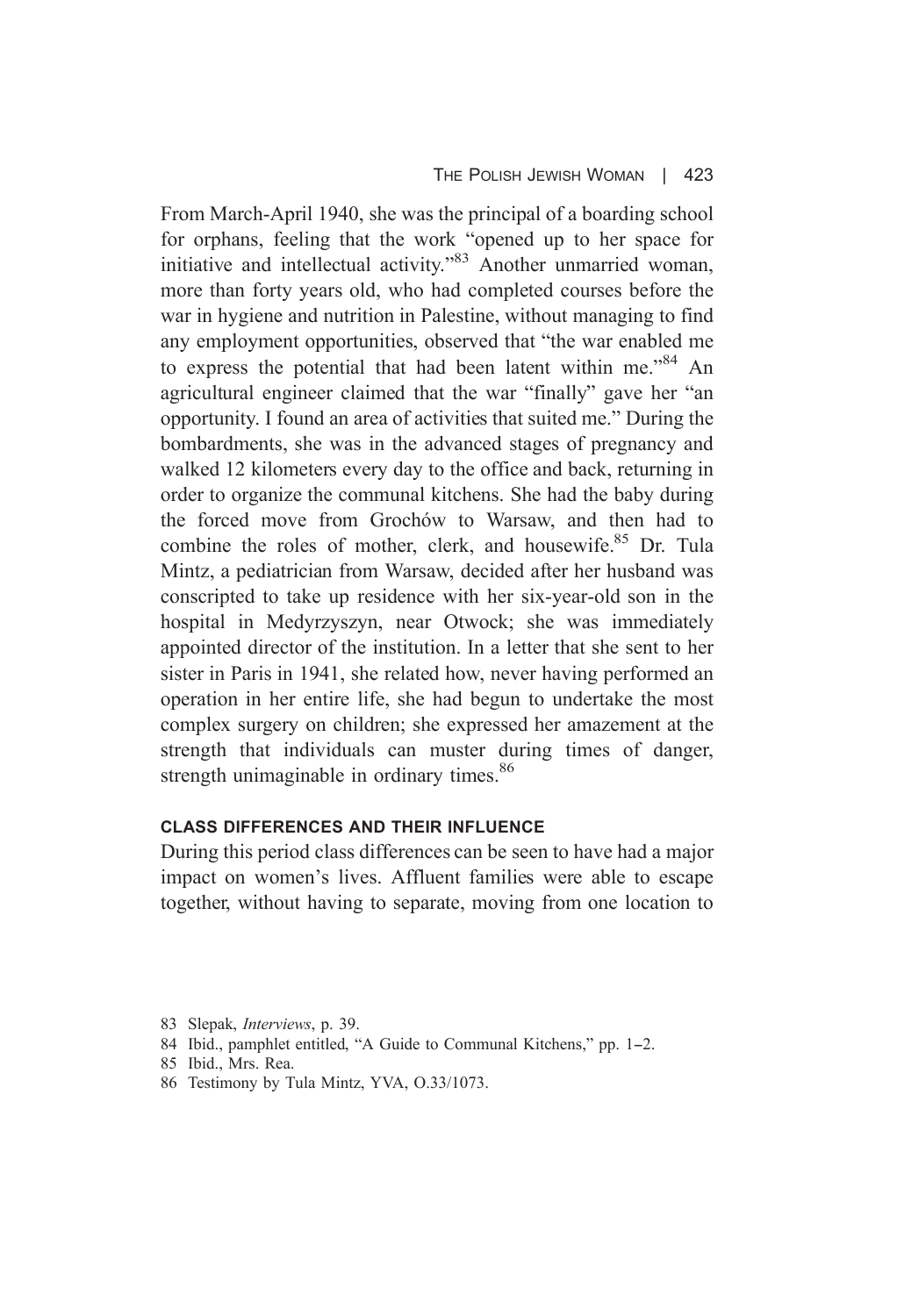#### $424$   $\parallel$ RAQUEL HODARA

another under far more convenient conditions.<sup>87</sup> Food stores and the value of objects in the home could be decisive factors in determining the family's ability to cope with shortages during the early months of the war. A family that had a Polish maid could get by in part or altogether without the misery of standing in line and the danger of being expelled from queues. Or, as David Sierakowiak put it: "Downtown, Nazi agents remove Jews from all food lines, so a poor Jew who doesn't have a servant is condemned to death by hunger."88

Paying a ransom or giving a bribe could also be helpful in those days. People of means were able to buy their way off the lists of those to be sent to labor camps, or to be rescued from forced labor locally in return for a "legal" ransom that the Judenrat then used to provide assistance to the young people who were sent to the camps.<sup>89</sup> If the husband could be released from the obligation to provide labor  $-$  and, in particular, from being sent to a camp  $-$  the wife would no longer have to bear the burden of providing for the family on her own, or, at the very least, would be spared the distress and worry of being on her own.

A variety of sources indicate that women from prosperous families who did not flee and had not yet been evicted from their apartments managed during the period prior to the deportations to

- 87 Yisrael Gutman, "The Distinctiveness of the Lodz Ghetto" (Hebrew), Chronicles of the Lodz Ghetto, vol. I, January 1941-May 1942 (Jerusalem: Yad Vashem, 1987), p. 45; on the "legendary sums of money" that the Jews in Lodz paid Volksdeutsche in order to be smuggled to Warsaw, see Hartglas's observations in Mintz and Klausner, *Book of Atrocities*, pp. 48; and also testimony by Tula Hudin, YVA, O.3/6628; Slepak, Interviews, Mrs. G.
- 88 Sierakowiak, *Diary*, p. 39; and also Kaplan, *Scroll of Agony*, pp. 29–30. Concerning Polish maids, some identified with the suffering of the Jewish families for whom they worked, while there were others who gladly took advantage of the relative edge that they enjoyed as a result of the new circumstances; see Ringelblum, Diary and Notes, p.12; Czerniakow, Diary, p. 92.
- 89 Kaplan, Scroll of Agony, pp. 194–195; Perechodnik, Diary of a Hideout, p. 25; Berman, The Place Where My Fate Was Sealed, p. 64. On bribes, see Czerniakow, Diary, p. 166; Ringelblum, Diary and Notes, p. 41.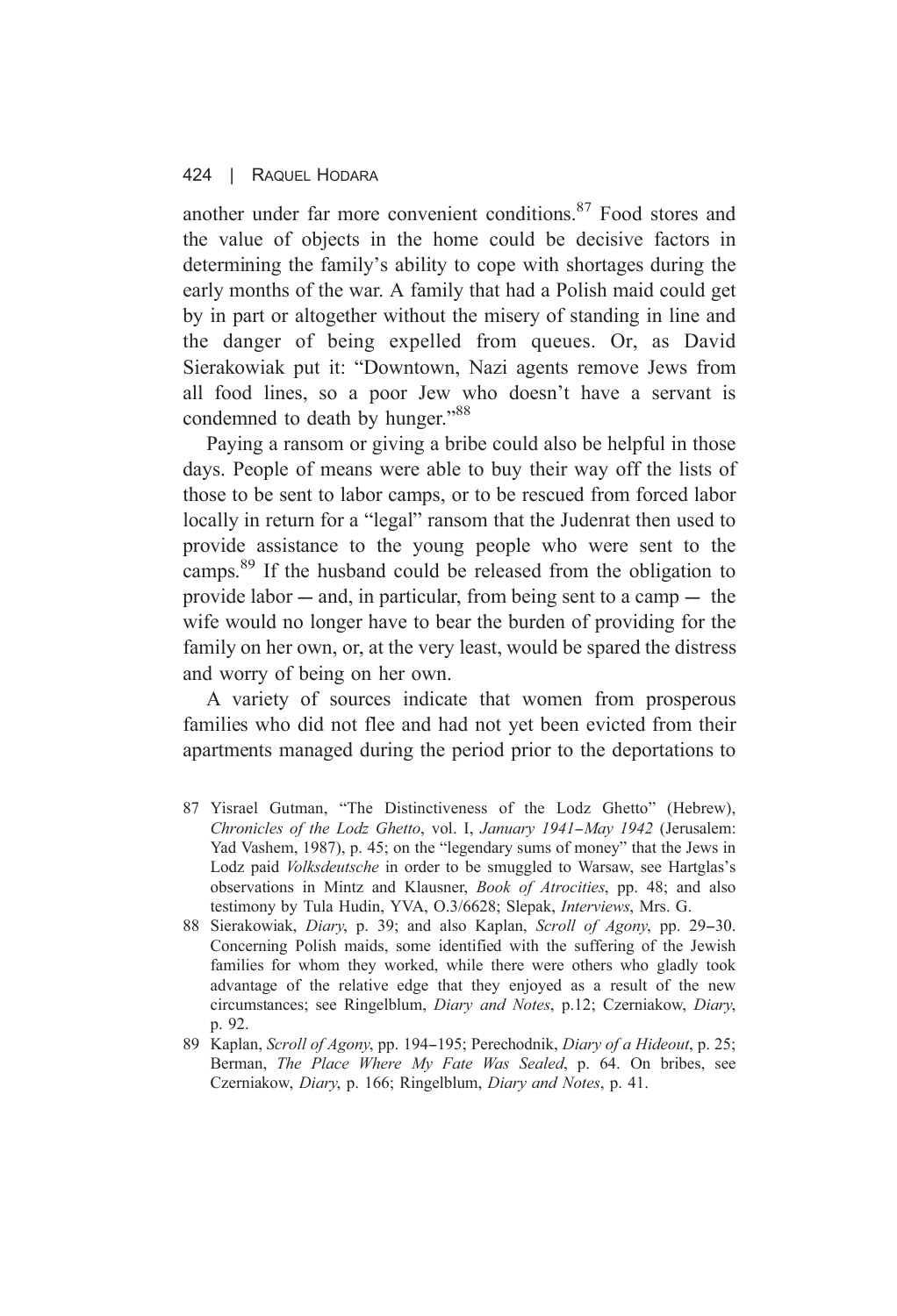the ghetto  $-$  and, of course, the length of this period varied from one location to another – to maintain a fairly comfortable lifestyle without drastically changing their habits. When they became involved in the provision of welfare, they did so in a way that characterized the philanthropic activities of women from middleclass circles. Women who belonged to the ranks of the lower middle classes were also able to maintain their normal practices and customs as long as the husband managed to continue to provide for the family.<sup>90</sup> This relative continuity was particularly striking in contrast to the crisis that affected most low-income families.

Wealth could, however, also be a negative factor. Higher percentages of affluent Jews were abducted as hostages, and some of them never returned.<sup>91</sup> Luxurious apartments were extremely attractive to the occupying forces, who looted them time and time again, confiscating some of them, contents and all, and evicting the families that had lived in them without the slightest notice.<sup>92</sup>

Lower-class women were apparently more adaptable than their wealthier sisters — particularly members of the liberal professions  $-$  since the latter now found it difficult to run their own households. Some of them did not even know "how to wash a  $floor^{93}$ 

- 90 In Slepak, *Interviews*, Mrs. G. and Mrs. K., p. 29, and "The Concierge," p. 1; in Ofer, "Gender Issues," pp. 148-149, this can also be gathered from how Rachel Auerbach describes Slepak herself in Testaments; also, Sierakowiak, Diary, p. 53; Perechodnik, Diary of a Hideout, pp. 24, 26.
- 91 For example, Eisner, *Rolling Through the Tunnels of Slavery*, p. 29; Klinger, A Diary from the Ghetto, p. 18; Alexander (Senya) Rindzionski, The Destruction of Vilna (Hebrew) (Tel Aviv: Ghetto Fighters' House and Ha-Kibbutz Ha-Meuhad, 1987), p. 26.
- 92 Czerniakow, Diary, p. 99; Mintz and Klausner, Book of Atrocities, pp. 136– 137; Cyprys, Survivor's Journal, pp. 25; and in Gutman, Lodz, p. 45, we find juxtaposed the two aspects of the effect of wealth: on the one hand, families that managed to flee together, and, on the other hand, families that were expelled precisely because they were affluent.
- 93 For example, testimony of Ruth Barten, YVA, O.33/1343, pp. 6–7.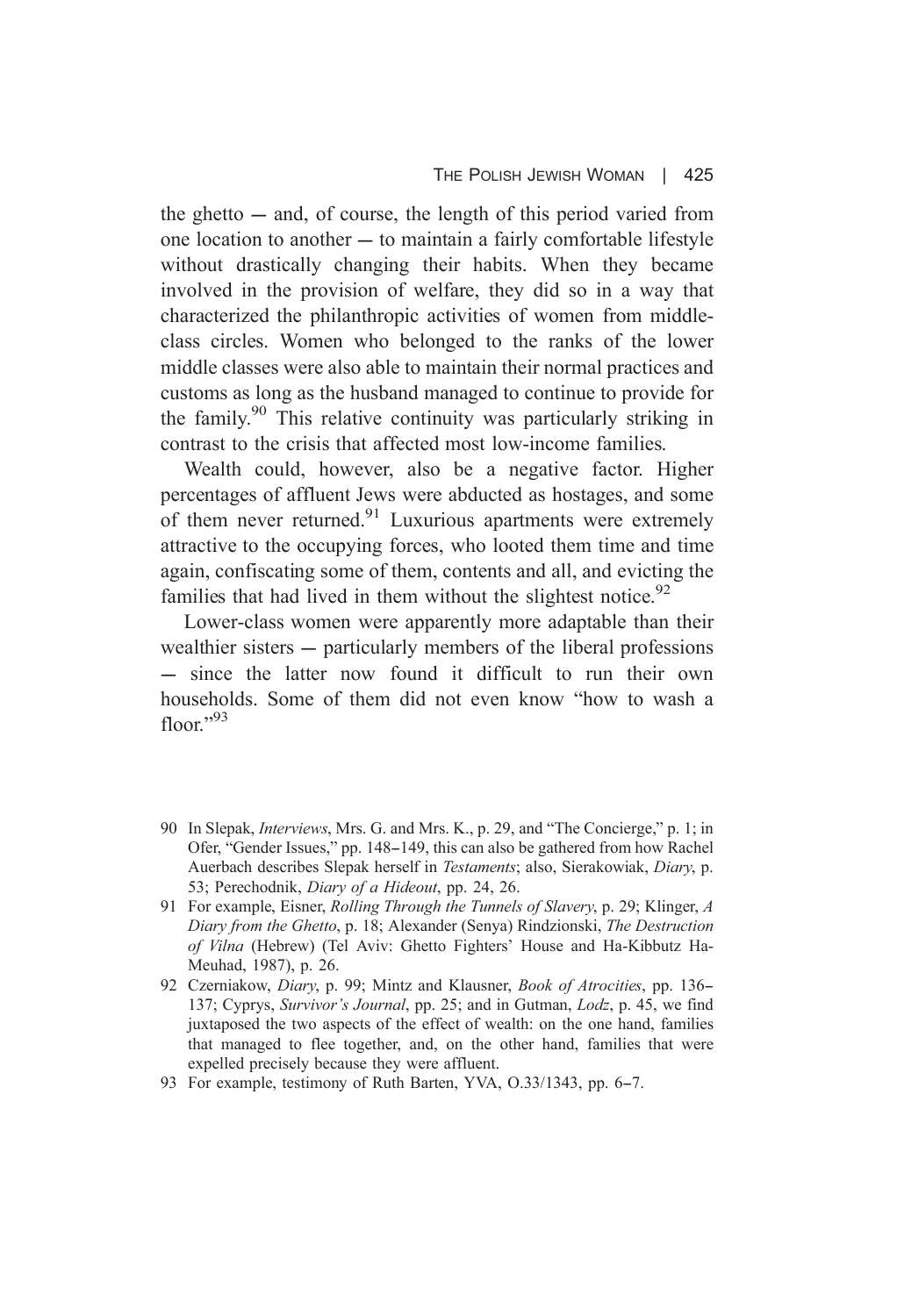$426$   $\overline{\phantom{0}}$ RAQUEL HODARA

### THE REFUGEES

The most flagrant gaps between the classes were to be found between those who continued to live in their own apartments during this time and those who had been rendered homeless. Most of the families whose apartments had been destroyed in the bombardments, and especially the refugee families, quickly became the poorest groups. They never again acquired a roof over their heads: in the best of circumstances they squeezed in with relatives or in improvised shelters. A goodly proportion of these families wandered the streets.<sup>94</sup> Many of them soon lost all their resources, especially anything saleable.

The majority of the most affluent families who had become refugees also finished up eking out a hand-to-mouth subsistence existence, as reflected in this 1940 account: "People who until a day or two ago had owned their own homes, people of stature, have now become riffraff..."<sup>95</sup> These families had to rely on the good graces of community organizations and charities; in Warsaw, an important role in this area was played by the house committees that began to be organized there.<sup>96</sup>

Under these conditions women obviously could not run a household that resembled in the slightest the pre-war situation.<sup>97</sup> Moreover, in certain cases refugee family units were so undermined that not a few parents abandoned their children on the doorstep of public institutions. Ringelblum notes in anguish that there were

- 96 Ringelblum, *Writings*, pp. 34, 192; Slepak, *Interviews*, pp. 32, 41; Berman, Diary, pp. 51, 53; Peled, Krakow, p. 81; Bender, Bialystok, pp. 70-71; Fatal-Knaani, Grodno, p. 88.
- 97 We should bear in mind the fact that householders who put up numerous relatives were also unable to enjoy a normal life, and tensions developed within these situations; see, for example, Sienawlaga, Memoirs, pp. 14–15, 19.

<sup>94</sup> For example, Slepak, *Interviews*, pp. 38–40; pp. 41, 42, "The Peddler," p. 1; Bauminger, Krakow, p. 386; Mintz and Klausner, *Book of Atrocities*, pp. 136– 137.

<sup>95</sup> See Mintz and Klausner, *Book of Atrocities*, p. 157; Sienawlaga, *Memoirs*, pp. 36, 43-44; Cyprys, Survivor's Journal, p. 29.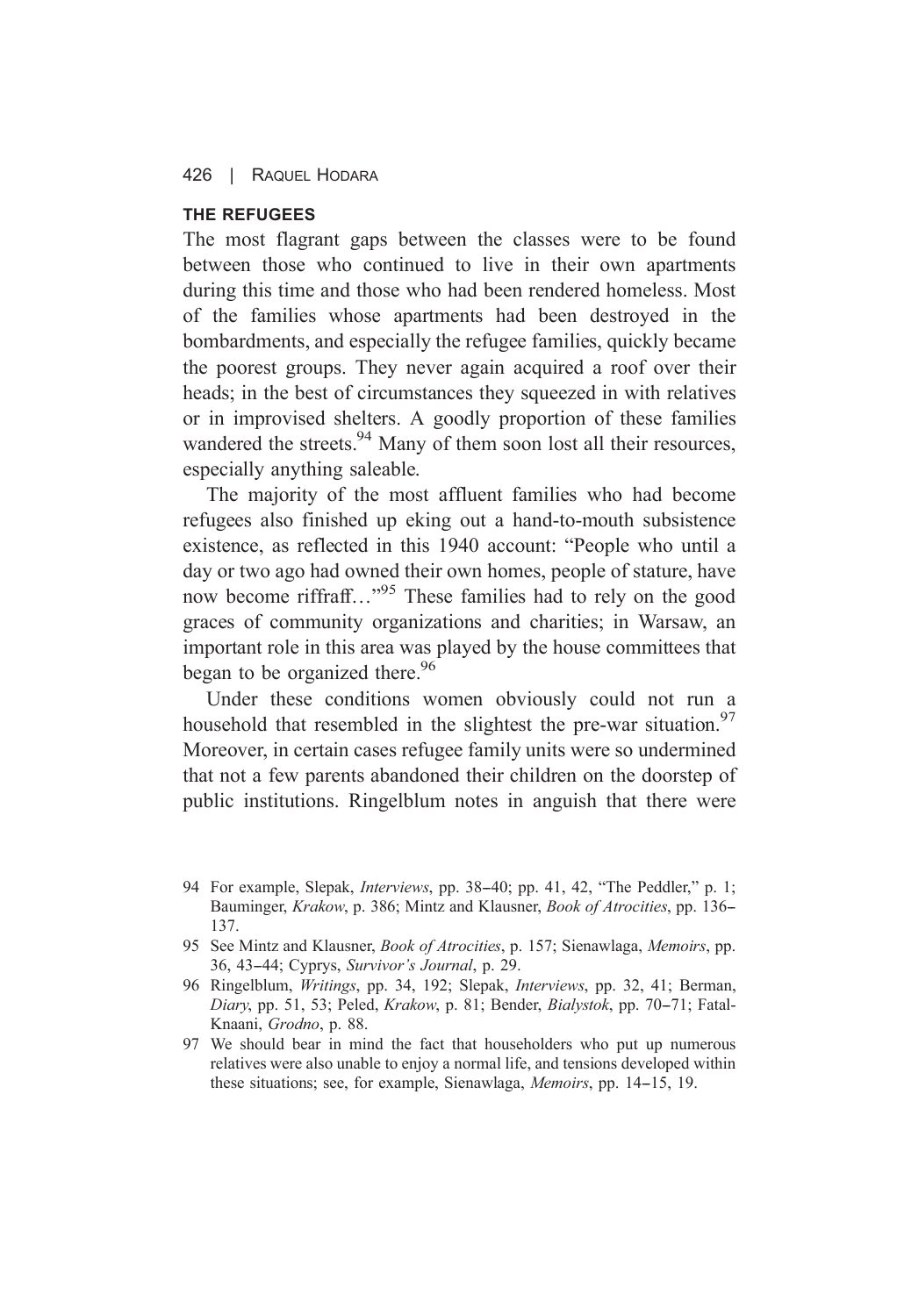parents who suffered terribly, longing for their children, but refrained from visiting them, apparently out of fear that the children might be expelled from the institution.<sup>98</sup>

The number of women among the refugees was far higher than that of the men  $-$  twice as many among the refugees who came to Warsaw - and generally comprised a particularly vulnerable population.<sup>99</sup> Apart from the material aspects, their situation had a terrible impact on the self-respect and modesty of the women refugees who were forced, for example, to perform their bodily functions in public.<sup>100</sup> A particularly excruciating form of anguish was suffered by refugees who were pregnant, or who gave birth just before the deportations: nursing mothers whose milk had dried up. or those who were unable to find any food for their children.<sup>101</sup>

### **JEWISH AND POLISH WOMEN**

A brief comparison of the situation of Jewish women in the months prior to the establishment of the ghettos and that of Polish women during the same period reveals a fair number of similarities. The Polish women also suffered from the reign of terror that the Nazis unleashed in Poland and the hardships involved with obtaining food, water, and coal. They, too, tried to discover the whereabouts of the men who had disappeared and came to the Gestapo offices for this purpose. They were also more exposed than Jewish women to the risk of being picked up and sent to forced labor in Germany

- 100 Oskar Rosenfeld, describing how natural functions were performed in public, Adelson and Lapides, eds., Lodz Ghetto, p. 27.
- 101 Ringelblum Archive, YVA, M.10.AR.1/433; Kaplan, Scroll of Agony, pp. 60 (English), 118 (Hebrew); Eva Trzinska, Just You and Me (Hebrew) (Tel Aviv: Ghetto Fighters' House and Ha-Kibbutz Ha-Meuhad, 1989), pp. 37-42.

<sup>98</sup> Ringelblum, *Diary and Notes*, p. 100.

<sup>99</sup> Ibid., p. 250; To Live with Honor and Die with Honor! ... Selected Documents from the Warsaw Ghetto Underground Archives "O.S." ["Oneg Shabbat"] edited and annotated by Josef Kermisz (Jerusalem: Yad Vashem, 1986), p. 362.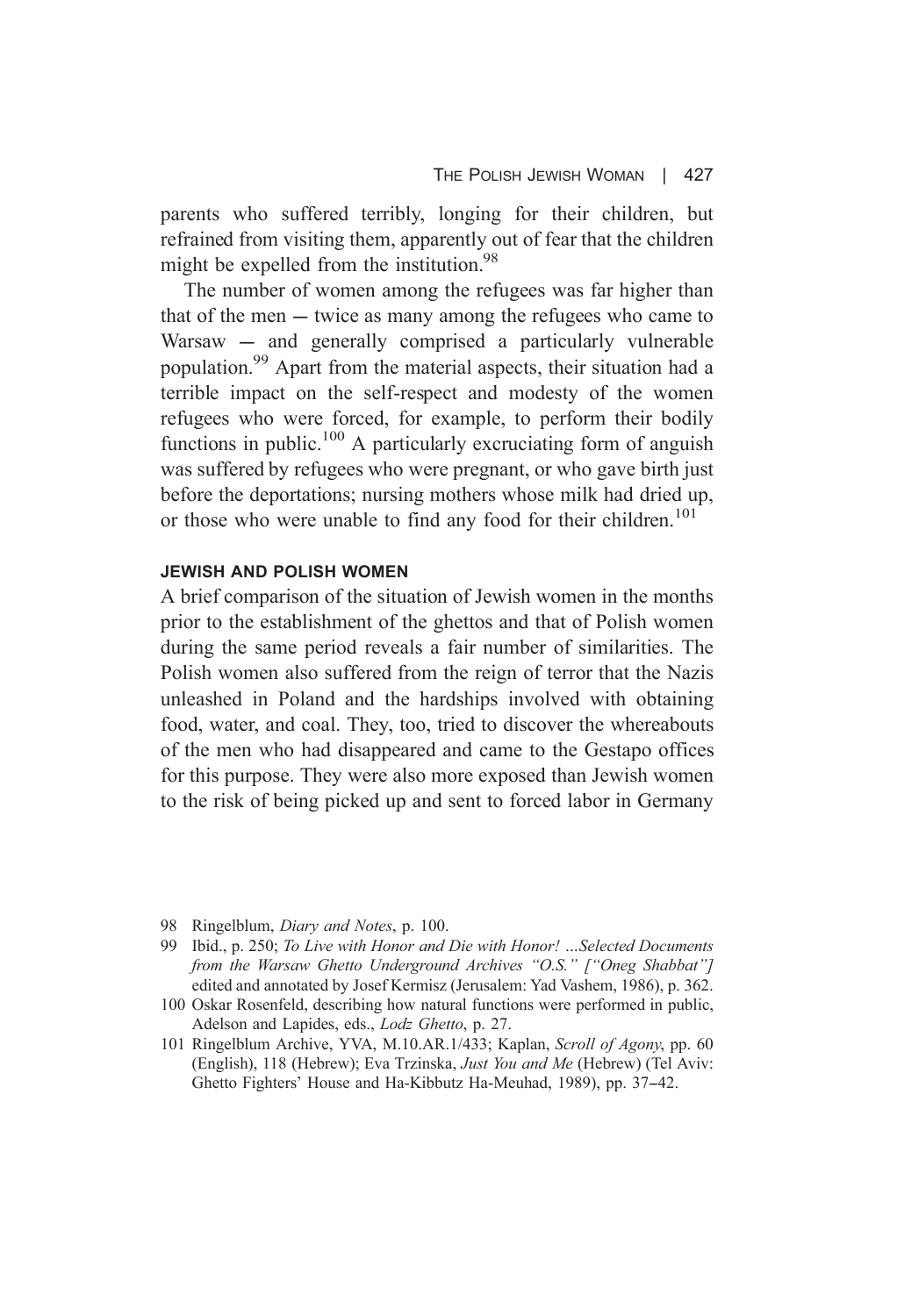and were apparently also raped more frequently.<sup>102</sup> However. Polish women also enjoyed numerous advantages over their Jewish counterparts. The terror did not affect all of them, since the Nazi terror policy directed at the Polish population was not as comprehensive as the equivalent that targeted the Jews. The proportion of Polish women who remained homeless was far lower than that of Jewish women, because Poles were expelled only from those areas that were annexed to the Reich, as opposed to the Jews. who were expelled from large numbers of towns throughout the entire area under occupation.

This selectivity was also expressed in the economic sphere. Polish women suffered greatly, as did the entire Polish population. but they were not stripped of absolutely everything: their property was confiscated and looted to a smaller extent. Rural women, who constituted a very high proportion of the total Polish populace, suffered practically no economic hardship during this period.<sup>103</sup> In addition, since the Poles, unlike the Jews, were from the outset a "vital basis for the functioning of the system [of the Reich],"<sup>104</sup> many of the working women were allowed to retain and, indeed, supplement their jobs, and any woman who was forced to work for a livelihood for the first time in her life could readily find employment. Polish war widows were entitled to receive a pension from the state at a time when granting pensions to Jewish women

- 102 Gutman and Krakowski, Unequal Victims, especially pp. 1-30; about a clerk who worked for the Jewish community who was rounded up to be sent to work in Germany and was released when her Jewishness was discovered, see Czerniakow, Diary, p. 198; about a Christian maid who was raped "because the Nuremberg Laws do not apply to her," see Kaplan, Scroll of Agony, pp. 46–47; for how the situation was depicted in Polish eyes during the period in question, see "The Part Played by Polish Women," lecture delivered on June 24, 1942, at The Scottish-Polish Society - London Branch, London 1942, pp.  $10-11$ ,  $18-19$ .
- 103 Gutman and Krakowski, Unequal Victims, p. 29.
- 104 Ronen, Zaglebie, p. 61; Poles themselves also discriminated against Jewish women in work-related matters in the early part of the war; see Slepak, Interviews, Mrs. H., p. 41.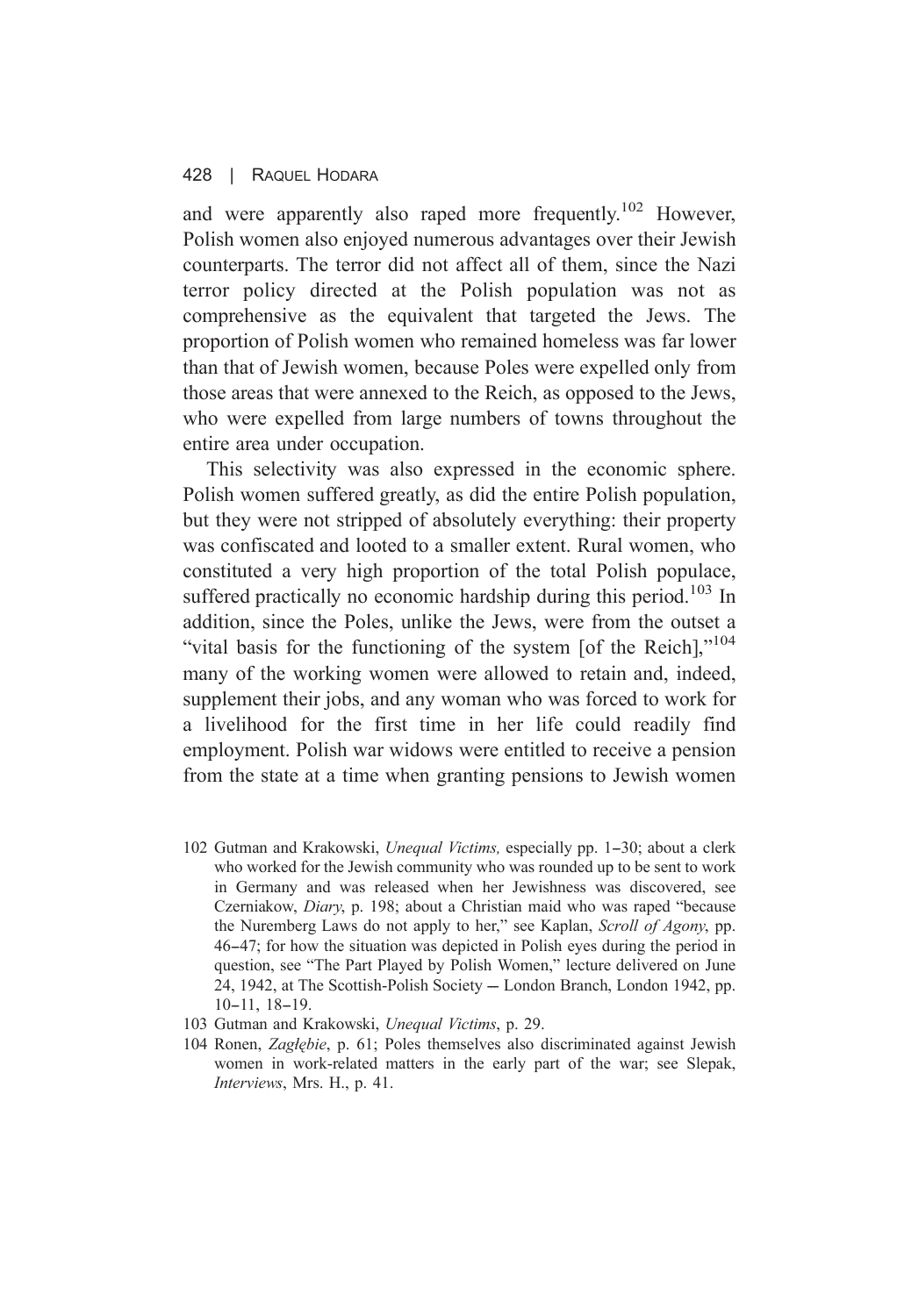was utterly prohibited.<sup>105</sup> Polish women were not expelled from the queues for basic items, and travel to the country side in an attempt to buy extra food involved far lower risks.<sup>106</sup> An extremely important difference lay in the attitude of the surrounding population: whereas Jewish women suffered numerous attacks by some of the Polish populace, Polish women benefited from the manifestations of solidarity characteristic of the Polish people at that time  $107$ 

In other areas under occupation  $-$  in France, for example  $$ there were also large numbers of women on their own who had to fight tooth and nail to support their families and cope with the serious shortages of basic items. The difference, however, was that official institutions geared up to help them, even if the assistance was generally on the meager side in financial terms. The general society also tried to extend a helping hand, offering solutions for the women's children, and so on. Not only were the women in these parts of Europe not dismissed from their jobs, they were offered possibilities of finding employment to replace the men who had disappeared. Women going out to work constituted a widespread phenomenon during the war in other European countries, too.<sup>108</sup>

It should be noted that French women – and, presumably, women in other occupied countries as well — were able to choose various ways of cooperating with the Germans as an additional strategy of coping with the constraints of the period.<sup>109</sup> This option was, of course, not available to Jewish women — other than a few instances of assisting the Nazis by acting as an informer.

- 105 Mintz and Klausner, *Book of Atrocities*, p. 35; Peled, *Krakow*, p. 54.
- 106 Ringelblum, Diary and Notes, p. 250; Kermisz, To Live with Honor and Die with Honor!, p. 362.
- 107 On this solidarity, see, for example, Yisrael Gutman, "Polish and Jewish" Historiography on the Question of Polish-Jewish Relations During World War II," The Jews in Poland, Chimen Abramsky, Macieij Jachimczyk, Antony Polonsky, eds. (Oxford: Basil Backwell, 1986), p. 184.
- 108 Diamond, Women and the Second World War in France, especially pp. 20, 23, 27-29, 42, 54-55, 61-62, 205.
- 109 Ibid., pp. 71-86.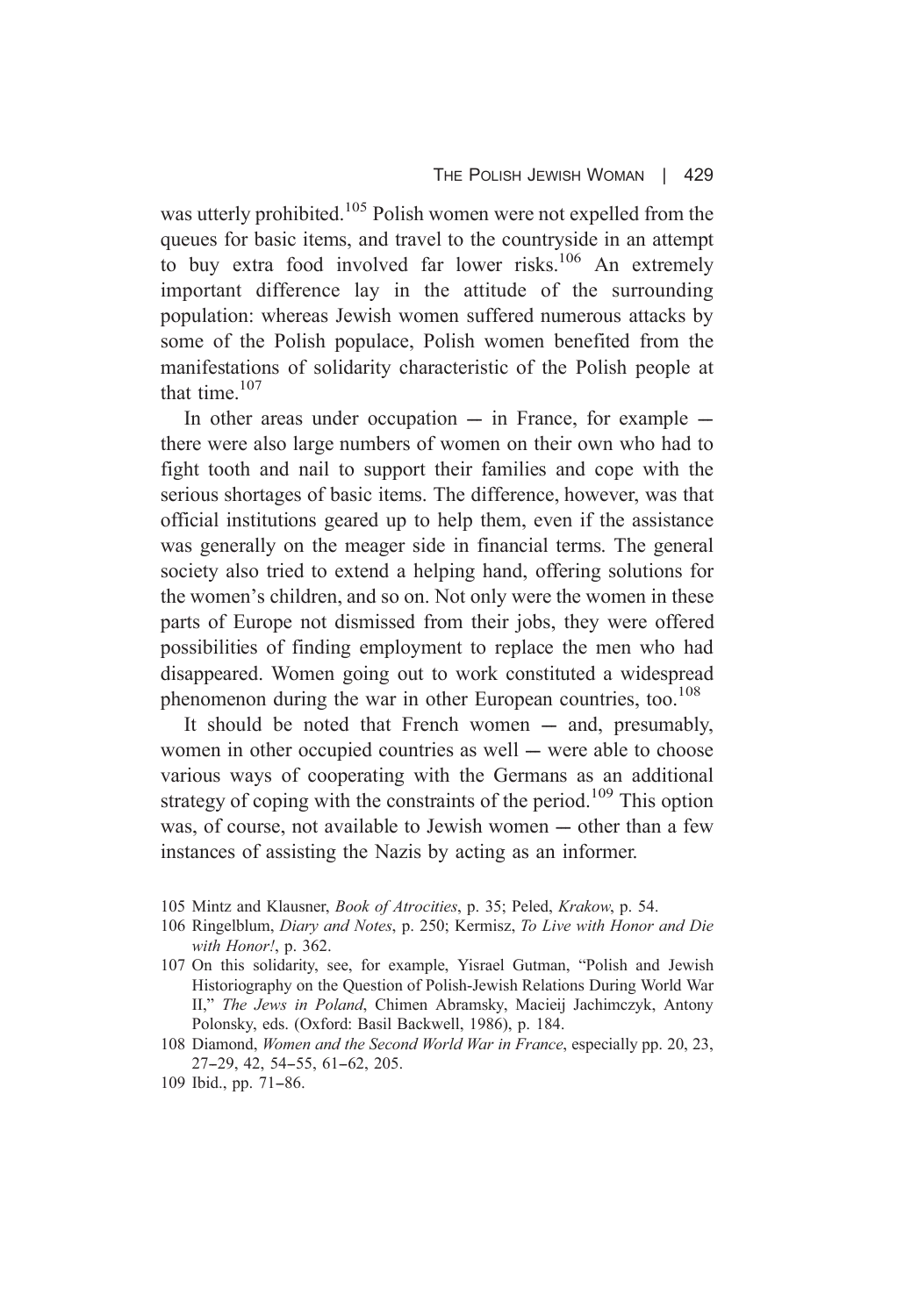In any event non-Jewish women in the various occupied countries were forced to act as primary breadwinners only if their husbands were conscripted. When their husbands came home after the war, most families quickly adjusted to their return, reverting to their pre-war patterns of life.<sup>110</sup> For many Jewish women, in contrast, there was no choice other than to assume the breadwinning burden even when their husbands were still at their side. This fact clearly had highly significant implications and ramifications for the woman's place in the family structure.

### **CONCLUSIONS**

The period reviewed above came to an end with the order to move into the ghettos. Jewish women were torn away from their homes, the place where, in normal times, most of them had spent the majority of their waking hours and was the center of their activities and focus of their status as perceived by society. They were now also forced to part with their household possessions – an integral part of their very existence — and to make a precipitate choice of a few vital items. Women who were without their husbands not only had a more difficult time physically transporting the few bundles that they were allowed to take with them but also were alone in the free-for-alls – always difficult and sometimes cruel – that accompanied finding living space in the ghetto.

Running a household in the ghetto, trying to feed their families, and maintain their children's health in ever-worsening conditions demanded of the women efforts that would have previously been unimaginable, even by the poorest among them. Yet some of these women found ways of also taking part in public activities in the ghetto — from running soup kitchens to cultural life.

The findings presented here confirm and endorse what we know about how women behave in times of crisis, such as during migration or war. From the Holocaust studies' point of view, it seems that a gender-based examination is likely to benefit the

 $110$  Ibid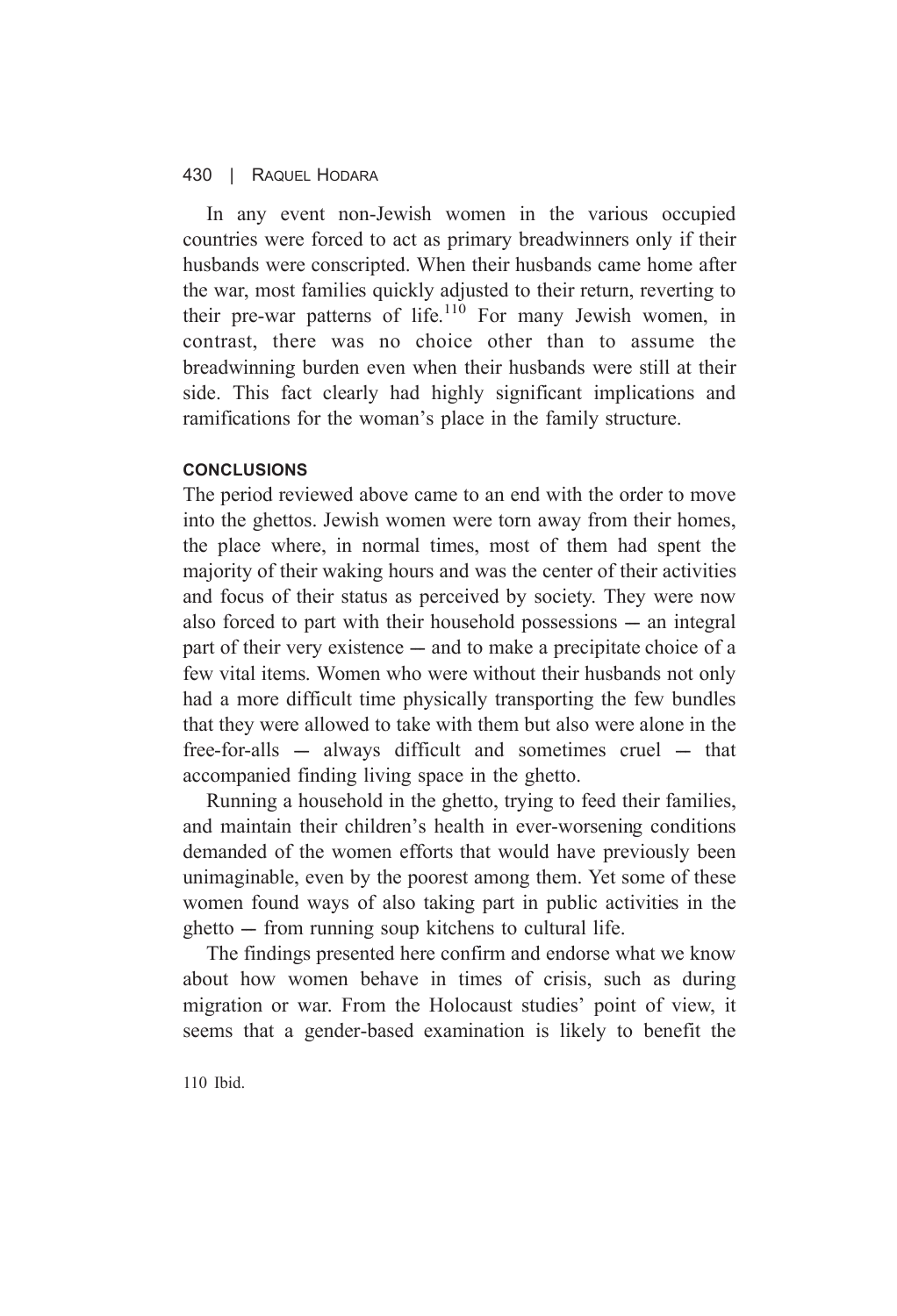discussion of key issues and can highlight women's distinctive position in the areas of German occupation prior to the incarceration in ghettos.

The unflagging efforts of a considerable proportion of women to sustain their families, and their readiness to fight for their husband's release and to alleviate their suffering, impart additional meaning to the concept of resistance during the Holocaust period. We see how this resistance came about as soon as the acts of persecution began, and, although it was unarmed, it was extremely active and even effective to some extent for certain periods.

A comparison between the reactions of various Judenräte to the women's requests and entreaties can help set new criteria for examining their actions. Examining the relative strength conferred on women by their activities in the self-help system might perhaps better explain the relative weight of the various institutions in the ghetto.

And finally, concerning the path that led to the "Final Solution": The Nazis made no distinction whatsoever between Jew and Jewess, whether in theory  $-$  in Nazi ideology  $-$  or in practice, in its most extreme implementation in the death camps. Yet this was not always the case during the interim phases. Even in Poland – the country with the most extreme conditions of oppression of all the countries under German occupation — the Nazis initially treated men and women differently. In addition, figures show that the acts of mass murder perpetrated in the first weeks following the invasion of areas in the East were directed almost exclusively against Jewish men. It should be stressed that the few Germans who refused to continue taking part in these massacres did so in light of the murder of women and children

I believe that these differences cannot be dismissed on purely expedient grounds. I believe that they indicate that even in the Nazis' eyes, matters of gender were significant, even if they were made subject to race theory. They knew perfectly well that murdering women and children was perhaps the last taboo of